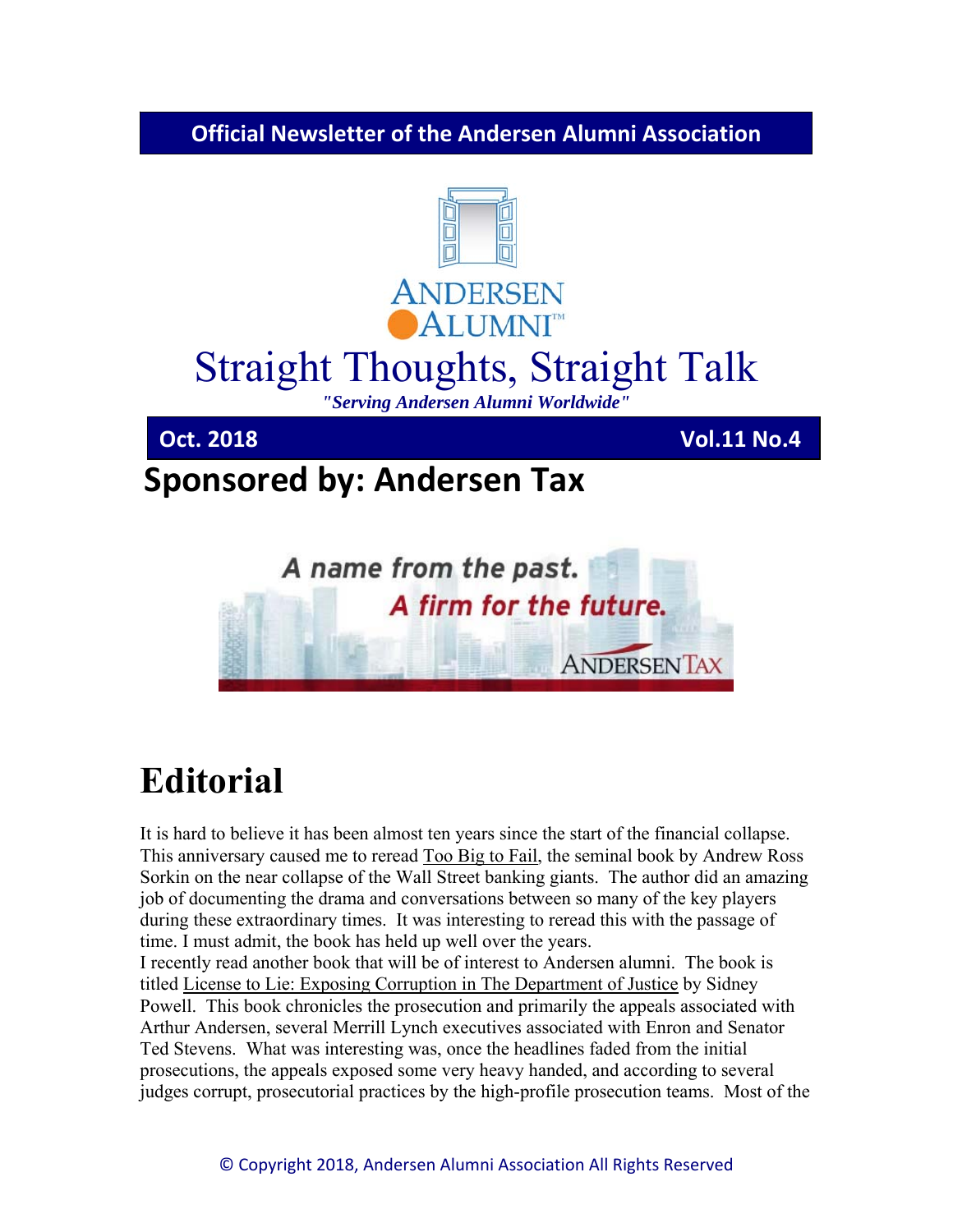cases were overturned in appeal, but the wake caused by the overzealous prosecution destroyed many lives and our firm. Perhaps the more chilling outcome is how many of the initial prosecutors rode the fame and success of their convictions to rise in the ranks of the Justice Department. It is not a political book, but it gives the reader some incredible insight into the power of the justice department.

We live in some challenging times. Our confidence in the financial system and the judicial system have been shaken over the 20 years. This has led in part to the anxiety and dysfunction in our political system. We live in the one of the world's greatest democratic experiments. It is sad, sometimes frightening, to see the stress it is under. The best way I know how to deal with it is to do my part to be a positive force in my community and to exercise my vote. I encourage all of us to do the same and to participate in this great experiment by voting in November.

As always, we need your help to further strengthen and maintain our Andersen Alumni network. Please leverage our Social Media Presence and LIKE our Facebook page and JOIN our LinkedIn network, and lastly you can FOLLOW us on LinkedIn as well.

Sincerely, Kirk Hancock Editor

### **Andersen Global's Expansion in Europe**  *EU Partner Meeting Held in Lisbon in September*

**By Andrea De Vecchi** *(Co-Managing Partner for the European Region and Managing Partner for Andersen Tax & Legal in Italy)* 

**Paolo Mondia** *(Co-Managing Partner for the European Region and Managing Partner for Andersen Tax in Lugano)* 

In September of this year, we held a European Partner meeting in Lisbon. This is the second meeting of its kind, after the one held in Barcelona last year, and the energy level was high.

While virtual meetings may be more convenient than organizing face-to-face gatherings, they make it harder to focus on topics and involve all attendees. As is commonly known, personal interactions are the best way to build relationships, especially in business.

140 Partners from 19 countries attended the 2018 EU Partner Meeting in Lisbon with the aim of shaping our region. Everyone was encouraged to be transparent in expressing opinions, and in doing so, made for productive and quality conversations.

14-member firms and 13 collaborating firms split into 15 groups that represented the services we offer in Europe. The European meeting was a full weekend where hard work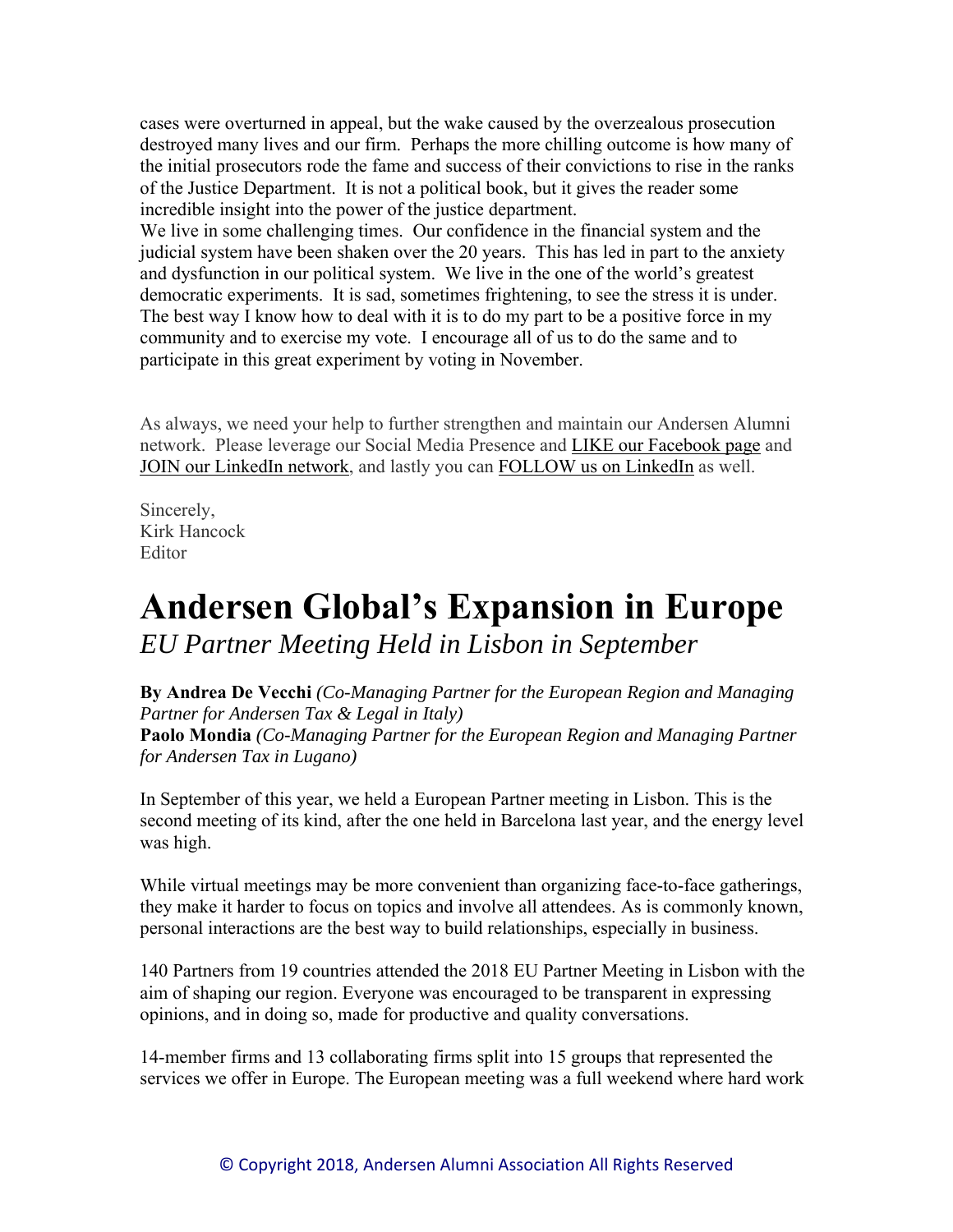and meaningful discussions co-existed with enjoyable moments and a gala dinner held in a spectacular venue in the center of Lisbon.

At the first European Meeting in Barcelona, in June of 2017, "only" 90 Partners were present. At the end of June of this year, we numbered a total of 161 Partners in the region. This demonstrates terrific growth! We – as European co-Managing Partners – strongly believe that our culture defines who we are as an organization and helps us to grow quickly while always maintaining the proper focus. We adhere to what it stands for and believe wholeheartedly in its philosophy. The Andersen culture should be naturally inherent in each one of us. These "Andersen cultural touchstones" were the main aspect of discussion and are what we look for in new Partners/Partnerships.

Our talks during the working weekend in Lisbon focused on how we can maintain our best-in-class status and offer seamless support to clients. We should consider ourselves like a family and the concept of family should arise both when we work together and with clients. Our behavior should always be fair, transparent, cooperative, tolerant and understanding. And, as a family, all the voices are and will be considered: the opinions expressed at the 2018 EU Partner Meeting are taken seriously at every level, considered important and are being addressed. The presence, support, and input from all the Partners are greatly valued and appreciated.

We are working on increasing Andersen Global's comprehensive geographic coverage, continuing the expansion in Europe – as well as Latin America, Africa, and the Middle East – and providing our Member Firms' seamless, integrated tax and legal services. Our message to all our Partners is to be innovative and continue to explore and develop existing or new practices and/or resources. A key point of differentiation with our competitors across firms and markets is in adding value combined with providing an integrative approach.

The 2018 EU Partner Meeting was a meaningful opportunity for our firm. It offered, once again, the chance to network and become part of a real community that values empathy, shares ideas and builds a positive, productive work culture of highly engaged professionals. What we emphasize is strong and trusting relationships among all of us. Honest conduct creates a solid, credible reputation of our global firm in the marketplace. In becoming part of Andersen Global, all the Partners and professionals form the backbone and represent the vital organs of the entire organization.

If you would like additional information about Andersen Global, please contact me directly or connect with us on our LinkedIn page or at www.Andersen.com.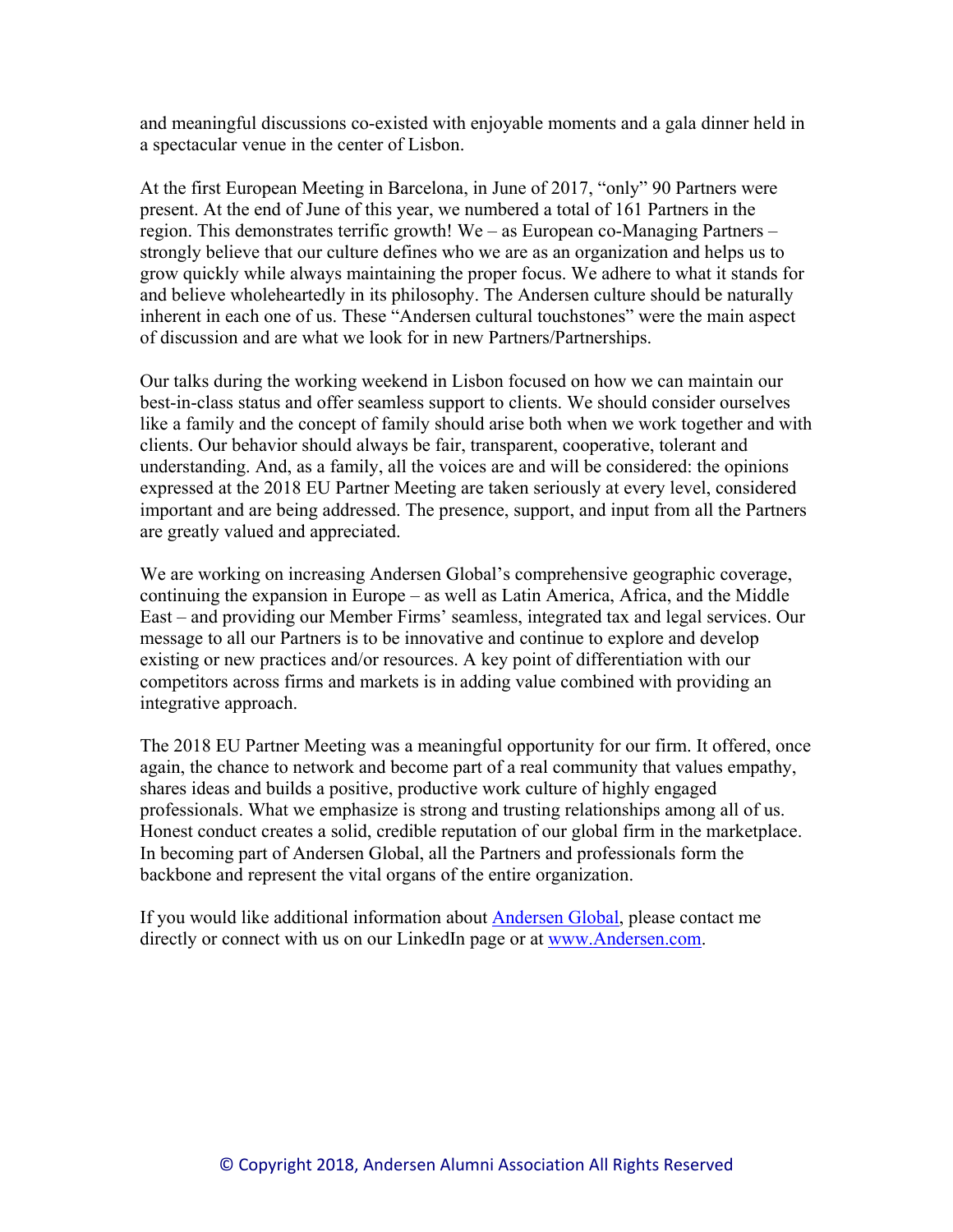# **"85,000" - the Movie is Moving Forward!**

**By Larry Katzen,** *former Andersen Partner in charge of worldwide retail industry practice and managing partner of St. Louis office and the Great Plains Region. Larry spent 35 years with Andersen and worked in the Chicago, Melbourne, Dallas and St. Louis offices. Larry and his wife Susan are the proud parents of quadruplets, three boys and one girl and now have seven grandchildren. Larry recently wrote a book on his life with the firm entitled "And You Thought Accountants Were Boring – my life inside Arthur Andersen." He is now working with Chris Rehr, writer, and Todd Harris, producer, on a human-interest movie about the Andersen demise called "85,000."* 

I want to thank those of you that have responded to my last announcement on the movie "85,000" about the demise of Andersen. A number of you have graciously agreed to consider an investment of anywhere between \$10K and \$50K." As a result, we are off to a good start in reaching our goal of \$6 million.

For those of you who are still interested in making an investment, you can contact me at Larryrkatzen@earthlink.net. Any income from the movie will be first distributed to the investors, so that each investor will receive their investment back plus a 20% return before anyone else participates in the net income of the movie.

We are excited about this movie and our academy award nominee producer believes this will have worldwide appeal. For those interested, there is no need to currently write a check. When we get closer to reaching our goal, we will then have our attorney draft up the operating agreement for your review. Currently, we just want to see if you may have any interest and, if so, at what general level.

To view a 90 second teaser click on 85,000 the Movie. This was produced to show prospective producers when they were marketing the script. Larry also showed this at the end of each of his presentations that he has made to over 35 Universities in the U.S., Canada and Mexico. You can find more information about the movie, "85,000," on his website, www.Larryrkatzen.com.

We can all make a difference in getting the truth be told. Let's follow our old principle of "Think Straight-Talk Straight" and show the world the REAL Arthur Andersen. If you want any additional information, please contact me at Larryrkatzen@earthlink.net

Thanks for your interest and support.

Your Partner and Friend

Larry R. Katzen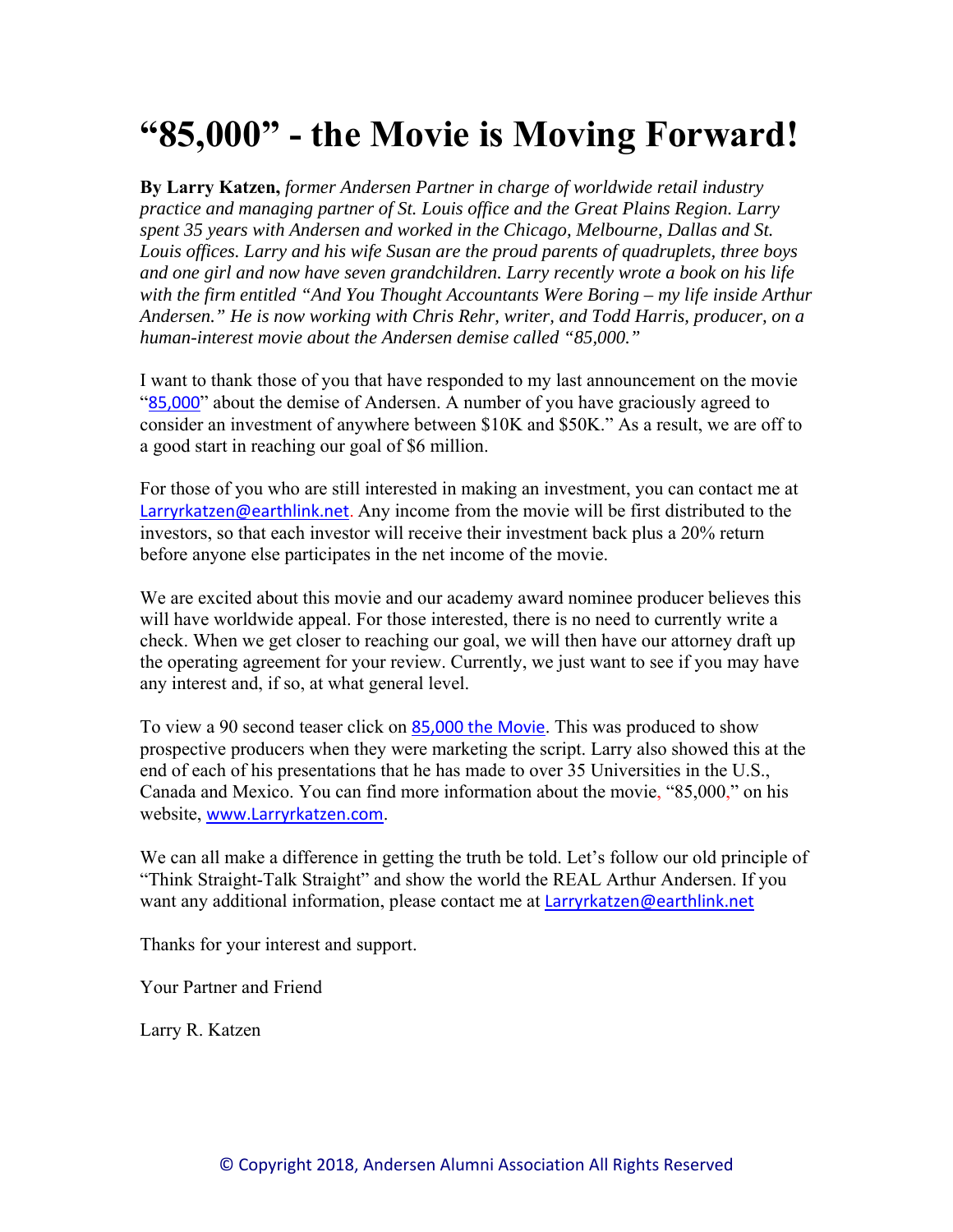# **Are You Listening to Me? Or Should I Shout Louder?**

**By Ed Maier,** *Former Andersen Partner* 

As I continue to stroll through the later chapters of my life, I spend a certain amount of my time listening to radio shows or watching television shows that purport to discuss a variety of subjects: economics, politics, sports, business, geopolitics, etc. Over time, I have solidified a concern that has developed in recent years. Overall, as a people, we don't listen very well…and that includes me. Listening—truly listening—is important in order to understand the point of view of another person. You cannot be listening if, while the other person is speaking, you are formulating your response or attempting to speak over them.

I realize that I cannot change the habits of others, but I can work on my own. Listed below are some thoughts on how I might improve my own listening habits. If any of these are helpful to you, I encourage you to adapt them to your style and to apply them to your own behaviors.

- I will let others complete their sentences and thoughts. I will not interrupt. I will not quickly respond to the question of another by cutting them off in halfsentence. I will not respond sharply in a manner that says "I am not really interested in your question. Let's move on to the next item of importance to me". Instead, I will thoughtfully and completely listen to their point of view. Alfred Brendel, Austrian pianist, poet and author, is quoted to have said: *"The word 'listen' contains the same letters as the word 'silent''.* I will do my best to remember those words.
- Many of our communications today are done via email, texting and other social media. This reduces the amount of time we devote to speaking to each other which means we do not have opportunities to exercise good listening skills as often. These tools often do not provide context, which is so important to understanding the point of view of another. So, I will strive to more frequently communicate person-to-person, or face-to-face, in order to improve clarification of communication and practice my listening skills.
- I will recognize that body language is a key element of communication. I will engage in body language that tells the other person that I am actively listening and engaged in the conversation. I will not slouch, or slump, or stand in a manner that telegraphs that what the other person says is not really that important to me. Similarly, I will not engage in facial expressions, such as "eye-rolling", which implies that I do not believe what they are saying.
- I will remember that my eyes are an important part of any conversation. How I use them will also signal my level of interest and attention. I will focus on the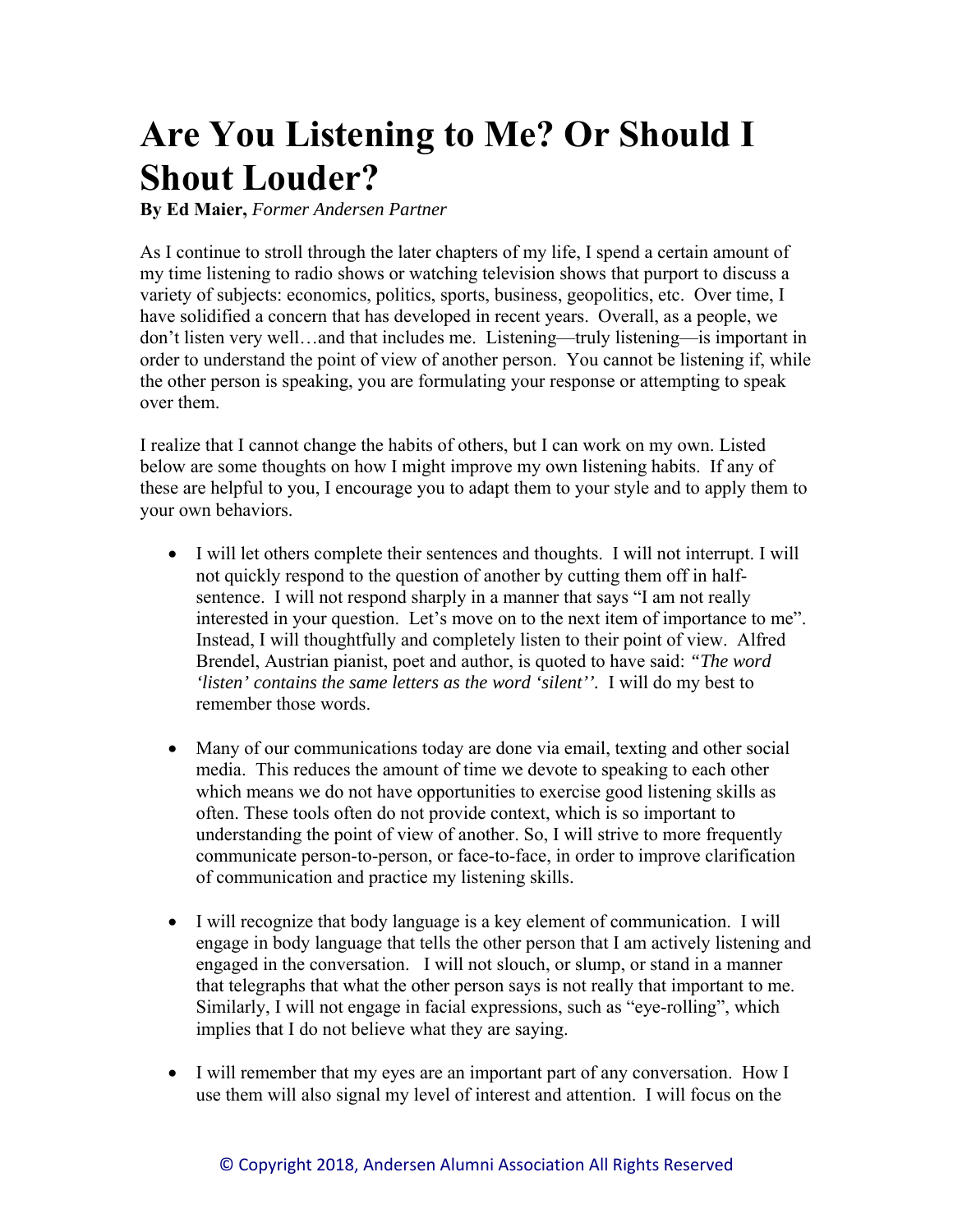person who is speaking. I will not look around the room, or at the landscape out the window or sweep the floor with my eyes. I will not look at their feet or their hands; I will look at them.

- In addition to my body language and eye movement, I will remember that there are other non-verbal habits that can indicate whether I am really listening and paying attention to the other person. For example, I will not squirm around in my chair as though I am uncomfortable with what is being said. I will also control the volume and speed of my voice so as not to create the impression that I intend to "bowl over" the other.
- In addition to my own habits, I will pay attention to those which are exhibited by the other person. I will be alert to recognize if I am making the other person feel uncomfortable; I will watch for signals that they might consider the conversation to be over.
- I will practice other techniques that I have learned over the years such as repeating, reflecting or reframing. Any one of these can be used to help emphasize to the other speaker that I understand the points that they are trying to present.
- I will minimize distractions and interruptions during the conversation. If one occurs, I will reiterate the most recent part of the discussion to make sure nothing has been lost. While distractions or interruptions occur in face-to-face conversations, they often come up more frequently in telephone conversations. I will conduct my telephone conversations without engaging in other tasks, such as email, texting, etc. If a distraction or interruption occurs that is so great it completely disrupts the conversation, I will ask the other person if we can delay the discussion until a time when we can have a more meaningful exchange.
- I will not "multi-task" during any conversation.
- In all my conversations, I will try to remember the words of Stephen Covey from his book, *The 7 Habits of Highly Effective People,* to: "Seek first to understand, then be understood."
- I will use good questioning skills in my conversations with others. I will not interrogate the participant, but will use my questions to stimulate our thoughts, as well as to clarify points which are presented. I will remember that good questioning includes the appropriate use of open-ended questions ("What will you do with this information?") and closed-ended questions ("Do you have all of the information you need to make your decision?").
- If it is important to the conversation to take notes, I will tell the other person that I plan to do so. While taking notes, I will be careful that I do not reflect inappropriate non-verbals during the note-taking process.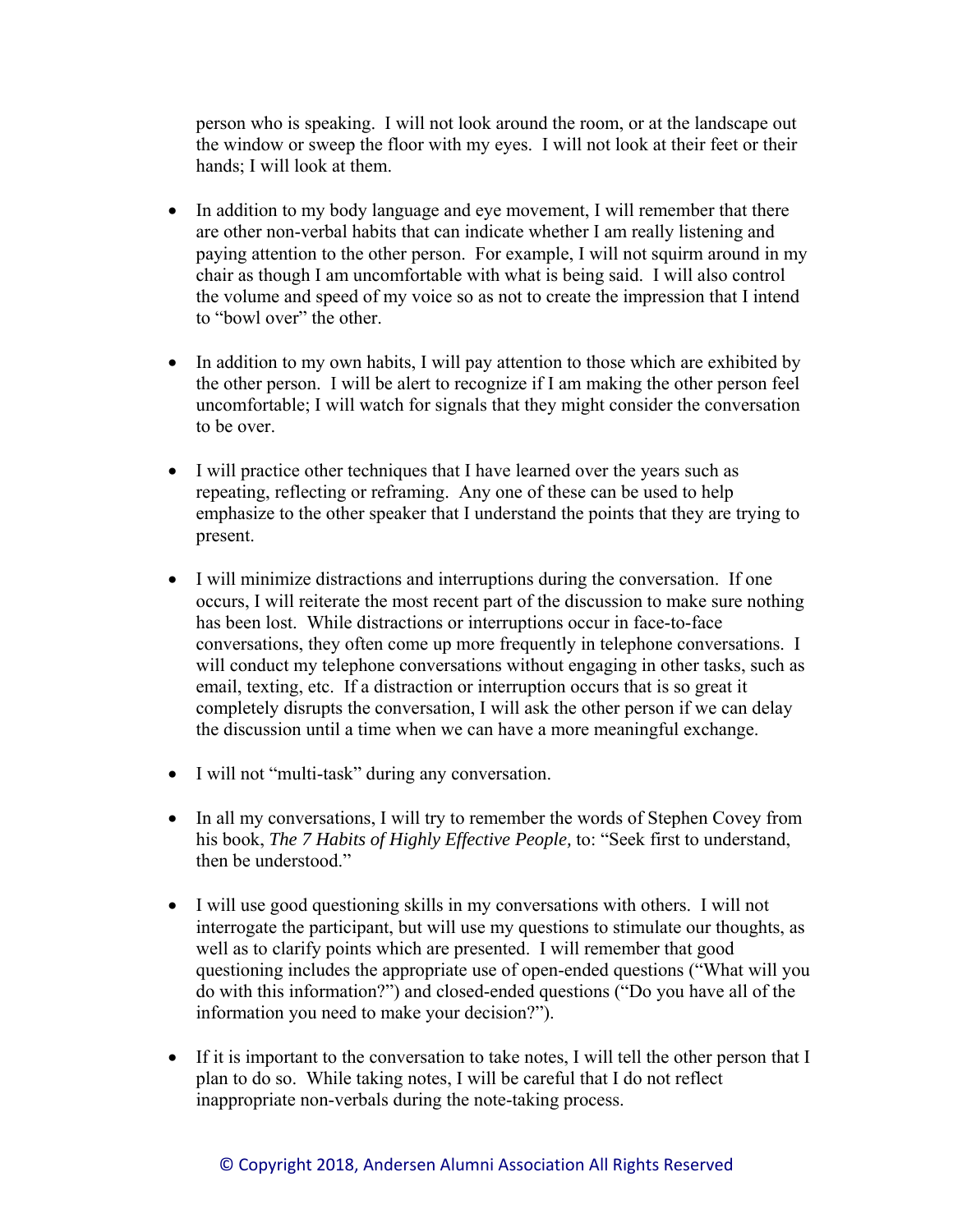• And as always, I will strive to "Think Straight. Talk Straight." in all of my conversations.

I hope these thoughts are useful to you in your communications. I believe if I practice them regularly that I will be a better listener, a better communicator, a better person. I hope you will benefit from them. You may also find that as you become a better listener to others, they, in turn, will be a better listener to you.

As always, I am interested in your thoughts. Write me at  $ed@thinkstraightalkstraight.com$  and share your thoughts. Good luck and good listening!

P.S.--For those of you who have enjoyed my writing over the past several years, you can enjoy it again in my book coming out later this year. More to come on that in the future.

# **Robert (Bob) Thomas Johnson, Jr. (Atlanta Office)**

On October 10<sup>th</sup>, 2018 a celebration of life service for Robert (Bob) Thomas Johnson, Jr. was held at St. Luke's Presbyterian Church Dunwoody, Georgia. Bob was quick witted and always had a smile on his face. He was a good man and genuinely interested in others. Jim Edwards, former Atlanta Office Managing Partner, asked the dozen or so Partners in attendance to stand for a moment of silence for their Partner. Bob's minister, Shannon Dill, paid a fitting tribute to a man loved my many. She said "One of my favorite things about Bob was that he was a straight shooter. He didn't have much time for pretension or platitudes. I was often inspired by his passionate honesty! Of course, seems that some people, are great at being honest, but when they are, they have a bite to them. Their honesty is brutal and often pain-inducing. But that was not my experience with Bob's honesty. In fact, my experience with Bob's honesty was anything but brutal. Instead, I experienced Bob's honesty in a way that revealed as much about his faith than anything else that his forth-rightness might reveal" *Think Straight, Talk Straight* 



Bob was born on December 22nd, 1935 in Greensboro, North Carolina to Robert T. Johnson, Sr and Gertrude Coble Johnson. As a child he lived in Burlington, NC where he graduated from Williams High School in 1954. A life-long athlete, he played football and golf there, and was the star of their track team. He is a graduate of Duke University, where he served as president of his fraternity, Alpha Tao Omega. He also continued his track participation as a sprinter: Bob would say with a smile that he was the third fastest sprinter in the Atlantic Coast Conference, and sometimes ran alongside the "world's fastest human" - but was

generally looking at the back of his head.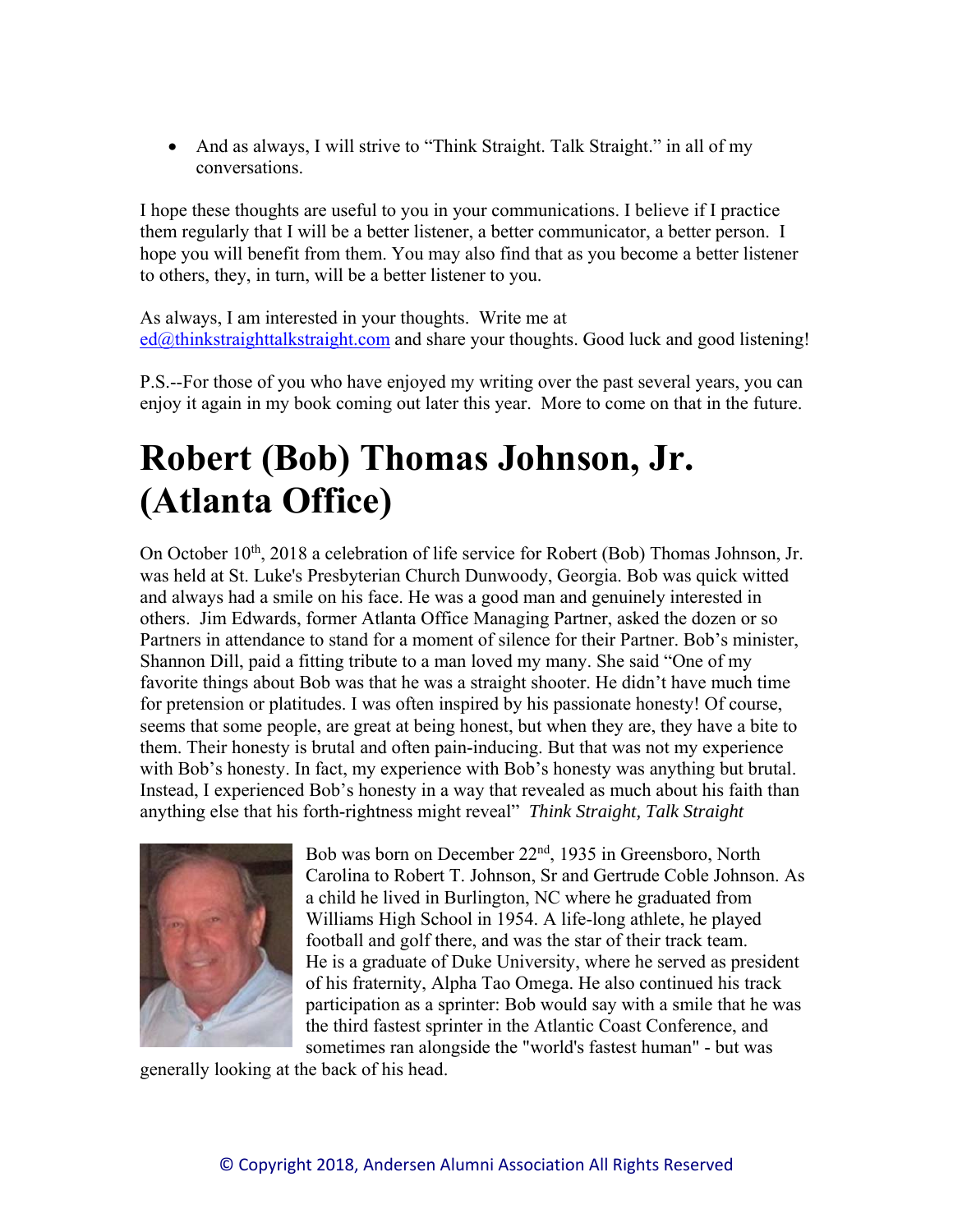Following graduation from Duke, Bob joined the accounting firm Arthur Andersen in New York City, transferring to Charlotte, NC in 1959 and to Atlanta in 1975. He led Andersen's Atlanta-based audit practice for the ten years prior to his retirement in 1993 and was the first in his position to be inducted into the Hall of Fame.

His 40+ years in Atlanta were rich in many ways. His love of golf was rekindled, and he spent many joyous days trying desperately, and with only limited success, to achieve the level of play on the course that he imagined for himself in the 1st tee.

However, he achieved much as a member at the Dunwoody Country Club. He served as its president from 1993-1994 and scored a hole-in-one - he was pleased by both milestones. His friendships there were legion, and he held a special love for those he met there. Not least, his competitors at the gin table will be missed for their good humor, tolerance and occasional willingness to part with a small sum.

His service to the community was broad, reflecting his abiding belief in the goodness of his fellow man and his faith in God. He served on the executive board of the Metro Atlanta YMCA and was an active member of St. Luke's Presbyterian Church. At St. Luke's he was an enthusiastic, albeit modestly discordant, member of the choir, and an Elder.

On the 6th of October, at the age of 82, Bob died peacefully. Bob was blessed in many ways, but was most proud and appreciative of those he is survived by - his wife, Joyce; their children, Elizabeth Johnson, Christi Plaster [Henry Plaster], Robert Johnson [Susan Johnson], Trey Bruns [Amanda Bruns], and Margaret Chiles [Russell Chiles]; his sister, Gertrude Revelle; and her children, Helen Cain [Jim Cain] and Guy Revelle [Tina Revelle]. He also leaves six grandchildren - Elie and Henry Plaster, Caroline and Josh Johnson, and Macon and Victor Chiles - each of whom he would tell you was his favorite.

In lieu of flowers, donations to the Wounded Warriors Project or St. Luke's would be welcomed.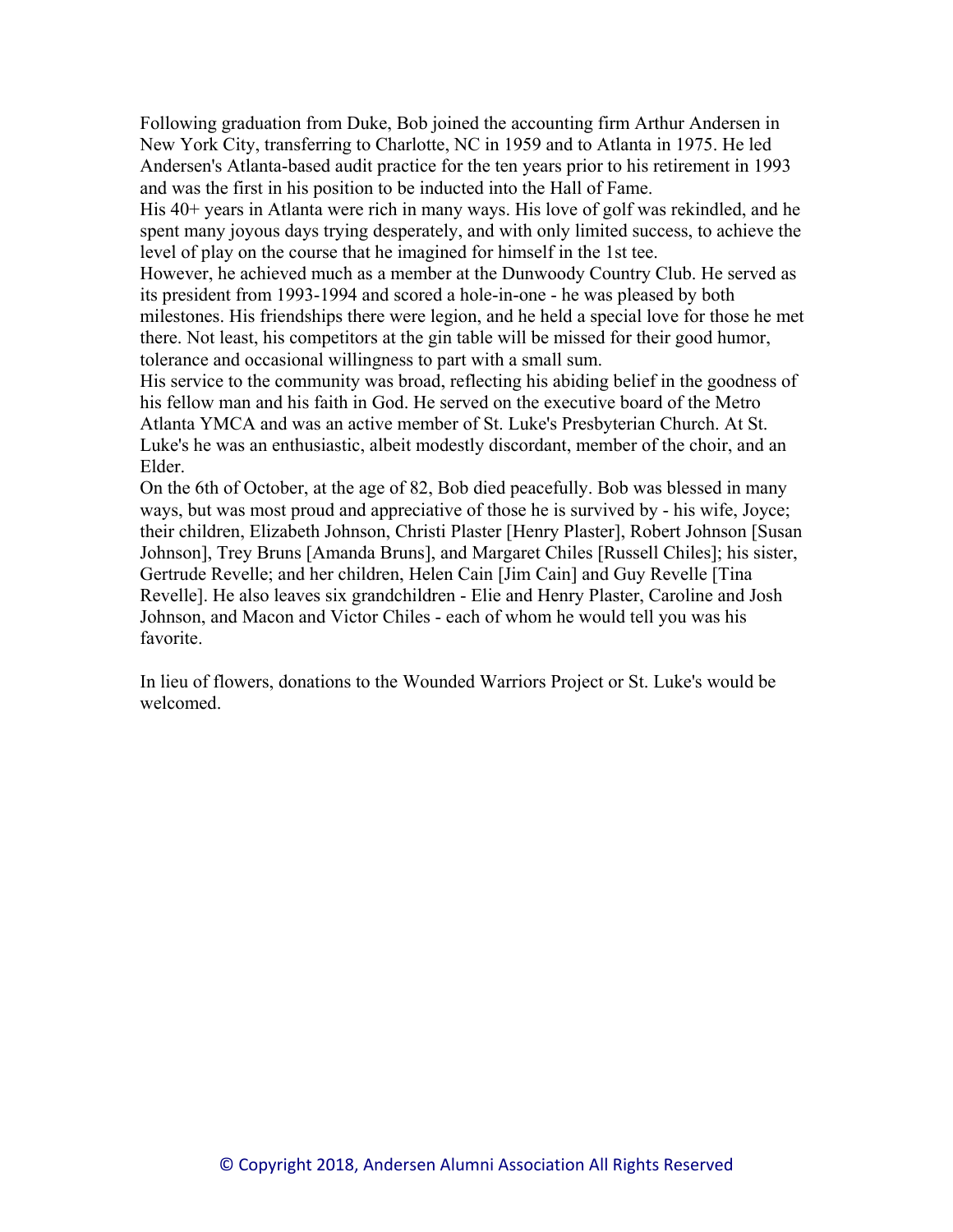# **New Book Release by Andersen Alumnus Dee Hubbard (Partner, Denver Office)... At the Altars of Money**



*At the Altars of Money* captures an American ethos about money and scripts the financial meltdown of 2008. Unlike most books about money, this one presents points of view from insiders looking out rather than outsiders looking in.

This is a quirky novel with attitude...and altitude. Edged with satire, it's fiction is woven into a tapestry of real people, real places, and real events.

Ascend into the rarified atmosphere of high finance, styled U.S.A., where money moves from pocket to pocket rather than into productive enterprise. When a modern-day Robin Hood exploits greed, should society brand him (or her) a criminal or a hero? Does it? Join Kelly, Arthur, Fran and Hamish in a provocative romp through America's dollar dominated culture. Who becomes Robin Hood? And why?

 A fiery and uncompromising SEC attorney, **Kelly** seeks truth. When she perversely embraces an Ayn Rand philosophy about Government, professional conflicts torment and disillusion her. A sullied Irish heritage haunts her.

 Scion of a philandering vice president of Coca Cola, **Arthur** is mired in mediocrity. Seeking fulfillment, he reunites with Fran and Hamish in a venture he hopes will honor their college vow to create wealth by doing something important.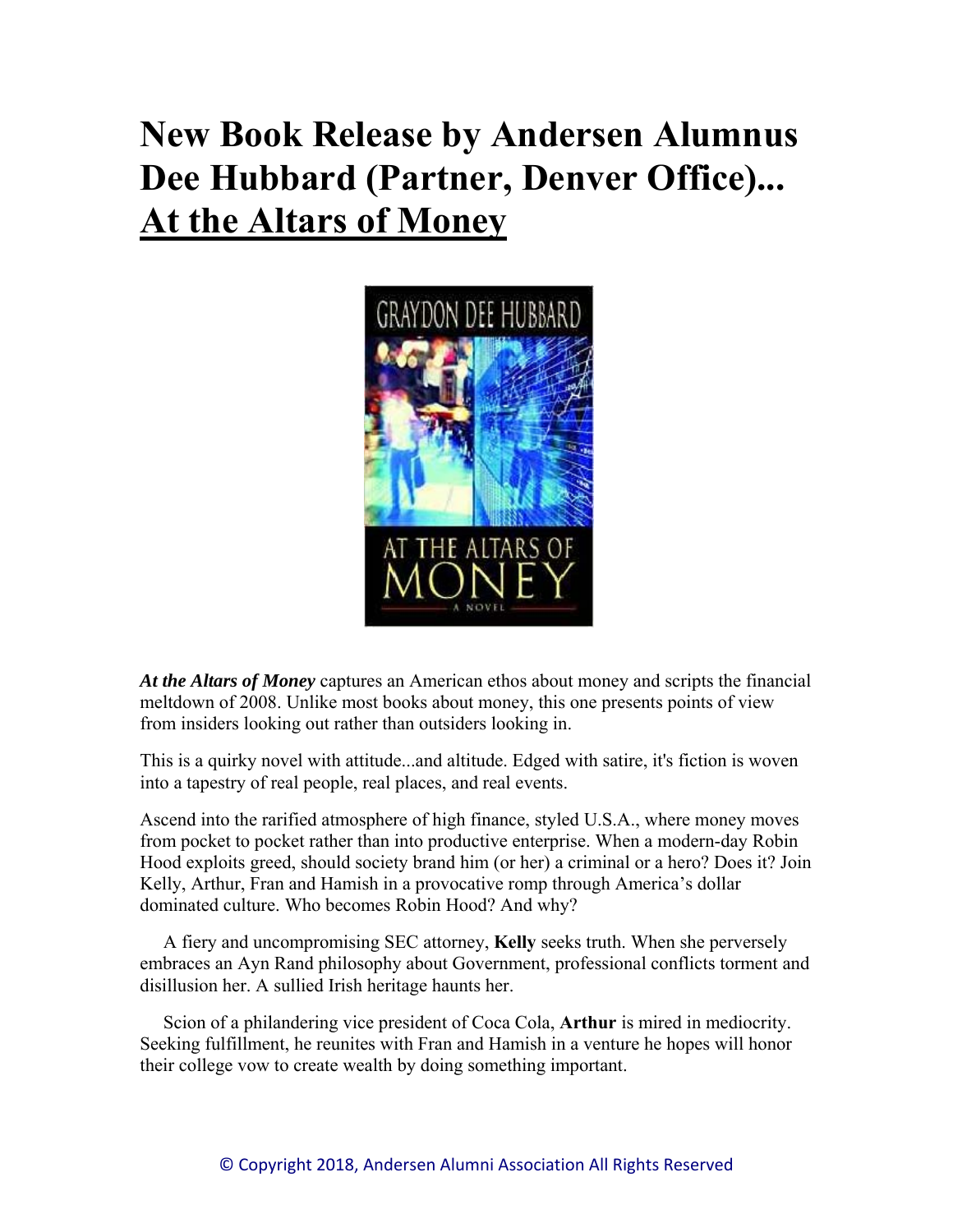Genetically predisposed to taking risks by a poker playing mom, free-spirited **Fran** seeks pleasure in the moment. She moves up on Wall Street, outperforming male colleagues in money management and in racquetball because she knows when to use power and when to use finesse.

 Iconoclastic, identity conflicted, emotionally scarred, and riddled with insecurities, **Hamish** masters the universe of securities trading models. From computer genius, he rises to a "golden guru" who owns the future. He seeks redemption in a more zestful, more adventuresome life.

Our small band of merry men and women provide visual and cerebral treats...some brazen, some satirical, some half-serious, some very serious...including: soul-saving sex on the summit of Colorado's Longs Peak, bonefishing on the Bahamas flats, a private flamenco dance performance from the opera Carmen, casino gambling in a historic mining town, a teasing verbal duel between a married couple undressing for bed, a Celtic wedding in a medieval Scottish castle, a subtle father/son conflict, refusals to submit to Government tyranny, an interracial relationship that ends in tragedy, and a journey deep into an empathetic heart and mind despairing from the events of Nine-eleven.

Of special interest to AA Alums. The book also poaches the fringes of investigative journalism, including some different revelations about the Enron/Andersen affair that dare to challenges popular beliefs.

An audacious crime of compassion concludes the book with a surprising twist.

#### **About the Author Dee Hubbard**

During 35 years with Arthur Andersen, mostly in Denver, Dee rose from entry level grunt to managing the largest audit practice in the Rocky Mountain west. As a former Director, or Trustee of 12 Colorado-based organizations, including The Nature Conservancy in Colorado, The University of Colorado Foundation, the Denver Area Council of the Boy Scouts of America, Havern Center (for perceptually handicapped children), the ill-fated Denver Organizing Committee for the 1976 Winter Olympics (a painful learning experience), and two public companies (Whiting Petroleum Corporation and Allied Motion Technologies), he's chaired Audit and Compensation Committees and served as Designated Financial Expert. Dee figures he's written, edited, analyzed and explained about a million pages of financial information. He's also taught at the University of Colorado; testified before a Grand Jury and in civil and criminal trials; and made financial presentations to the Colorado Legislature General Assembly, to Government agencies, and to a committee of the U.S. Senate.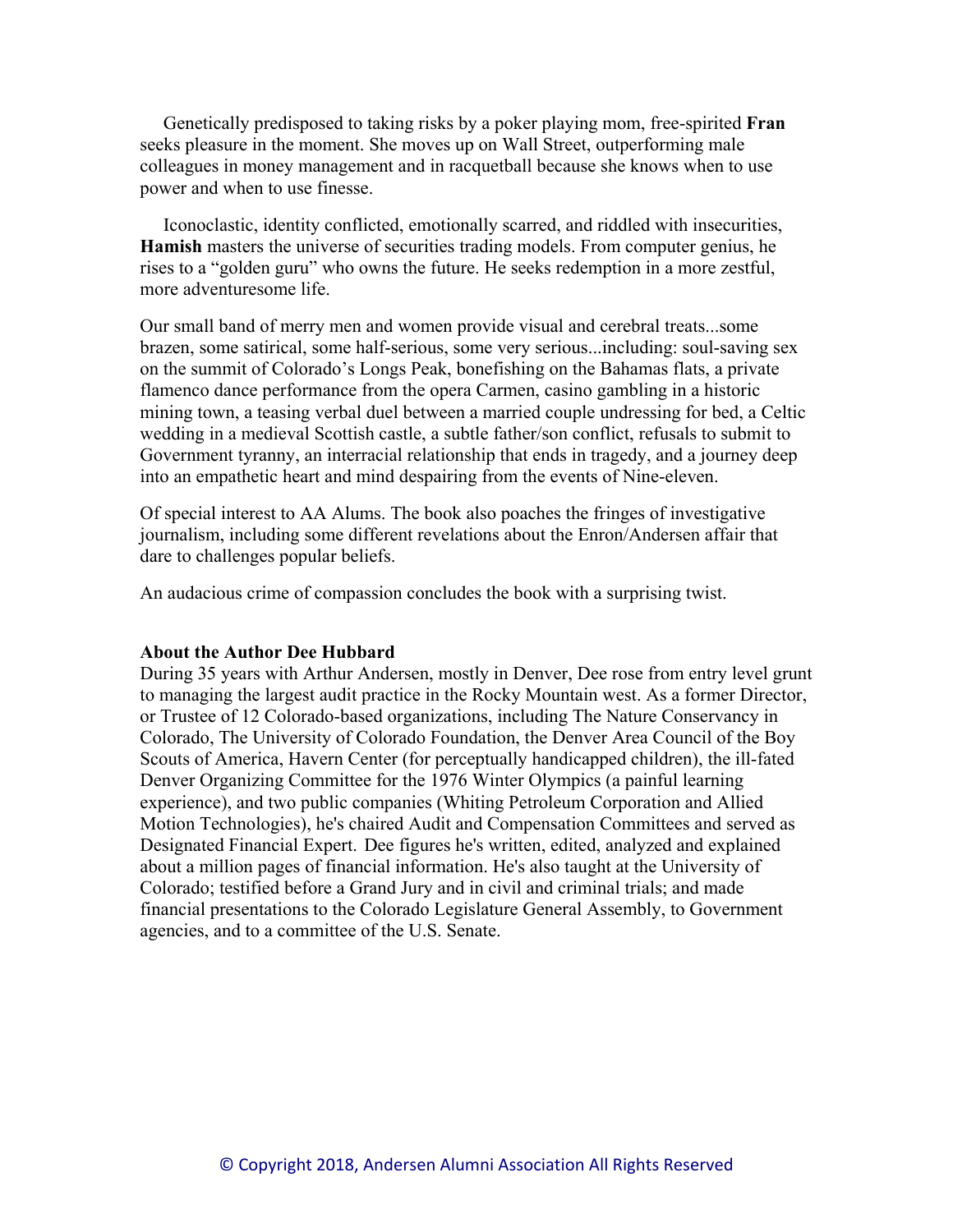# **The 10 Key Issues to Consider in the Last 90 Days Before the Lease Accounting Deadline**

#### **By LeaseAccelerator,** *a friend of Andersen Alumni*

For year-end public company filers, the deadline to implement the new lease accounting standards (ASC 842 in the U.S. and IFRS 16 internationally) is on January 1, 2019 - less than 90 days away. Most companies have been focused on collecting all of the necessary lease data to achieve compliance, but that is only one piece of a successful transition. For those nearing the end of the implementation project, here are 11 key issues you should consider in the last 90 days.

#### **1. Accounting Policies, Elections, and Transition Strategies**

To adopt the lease accounting standards, the accounting organization will be responsible for updating policies, electing practical expedients, and defining the transition strategy. For example, the new standard raises questions about how to define a lease and also allows companies to choose policy thresholds for classifying a lease as operating versus finance. In addition, companies will need to determine when they will transition their systems and begin accounting under the new standards. If you have not done so already, make sure to review these decisions with your external auditors.

#### **2. Business Process Readiness**

Even once companies achieve compliance, they will need to ensure they have the business processes in place to maintain compliance in the future. Otherwise, the lease portfolio will fall out of compliance quickly. If you haven't already, you should start designing processes for the future state of your leasing program. At a minimum, these should include processes to capture each new lease, document changes that occur during the lifecycle of the lease, and record end-of-term decisions so that the right-of-use asset and lease liability values on the balance sheet are accurate and complete.

#### **3. Organizational Readiness**

In the past, leasing has been a decentralized process with business units and locations around the globe making their own judgements and decisions. However, now many companies are opting for leasing centers of excellence which will be responsible for lease accounting and, in some cases, administration. Whatever the scope of the center of excellence, your organization will need to ensure that it has the personnel with the necessary skills to fill it.

#### **4. Data Readiness**

Collecting data has been the most challenging part of implementing the new lease accounting standards for many companies. Many organizations are almost complete with this phase of the project, but it's still important to know where your organization is at in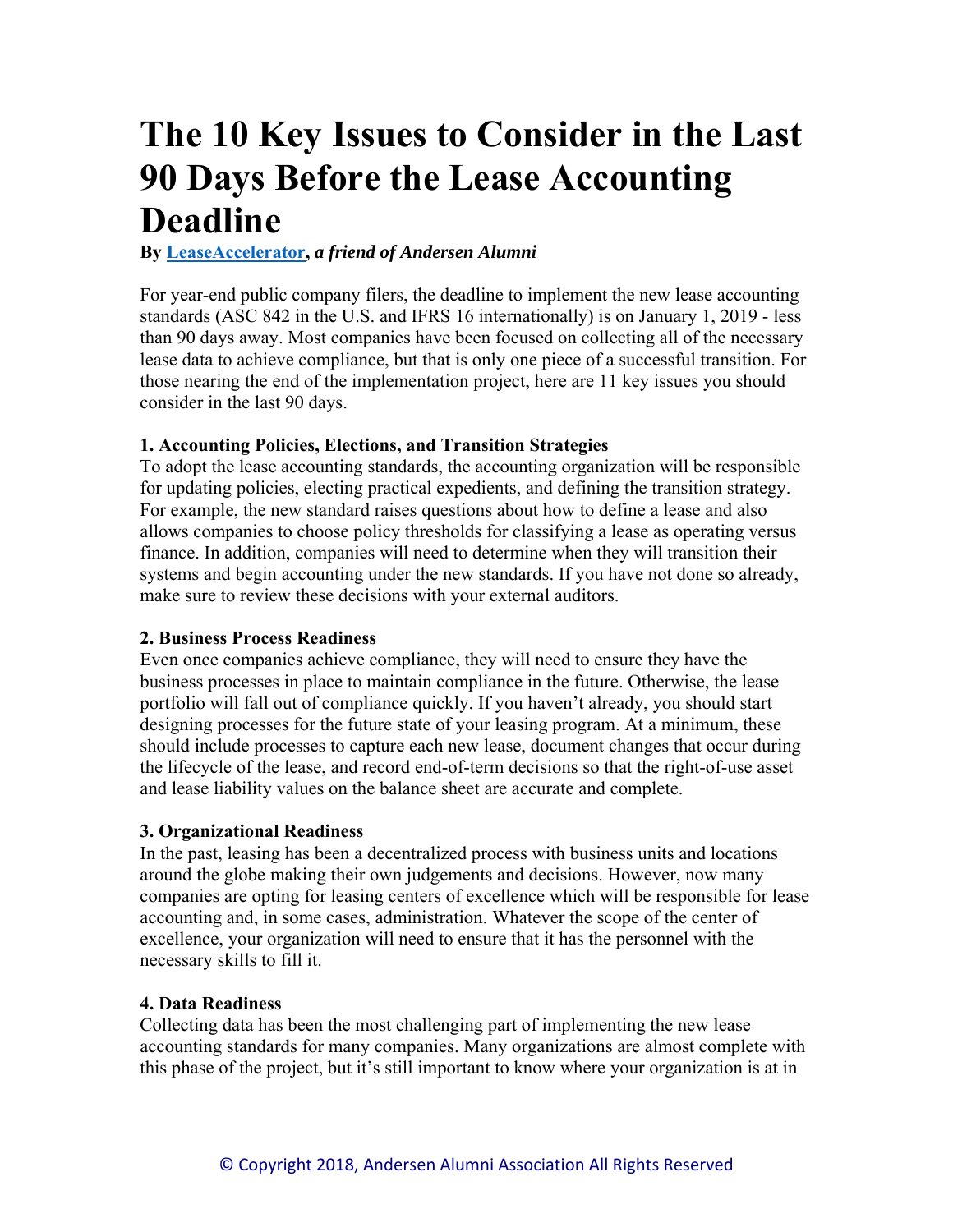the data collection process, the quality of the data that has already been collected, and what still needs to be gathered.

#### **5. System Readiness**

Many companies have already selected their lease accounting software and are busy implementing the system. Even though the deadline is tight, it's still important to set aside time to test functionality and performance. In addition, while many companies do not think they will have time to integrate their lease accounting system with other financial systems by the deadline, it is crucial to develop temporary processes to keep the data in sync. For example, consider how you will upload journal entries to the general ledger, or sync leased asset data between the lease accounting system and asset management systems, like IT, fleet, and real estate.

#### **6. Accounting Testing & Validation**

An important part of the transition is testing accounting outputs from both systems and manual processes for accuracy. Companies should run tests on different use cases from their lease portfolio, including various rent schedules, lease structures, modifications and reassessments, and end-of-term events.

#### **7. Training Programs**

All of the personnel involved in the lease accounting processes will need to be trained on their responsibilities. The center of excellence will handle the accounting and potentially some lease administration duties, so will need to understand the ins and outs of the new standard as well as how to operate the lease accounting system. Corporate functions like Procurement and Treasury will be involved in capturing new leases, so will need to learn how to identify leases and embedded leases. Real estate and equipment asset owners will be responsible for reporting any changes in leased asset data, so will need to be trained on what changes could have an accounting impact.

#### **8. Audit Readiness**

ASC 842 and IFRS 16 require right-of-use assets and lease liabilities to be reported on balance sheet, leading to increased auditor scrutiny. Companies will need to implement controls to satisfy auditor concerns about existence, completeness, and accuracy among others. Controls may include limiting who can enter into new lease agreements, managing contract and asset activity, and ensuring contract terms are adhered to.

#### **9. Board and Executive Communications**

Update the CEO, CFO, internal board, and audit committees on the status of the project as the deadline gets closer. Key issues to inform these groups of include impacts to financial metrics and KPIS, risks to completing the implementation on-time, and risks identified by auditors.

#### **10. Presentation and Disclosures**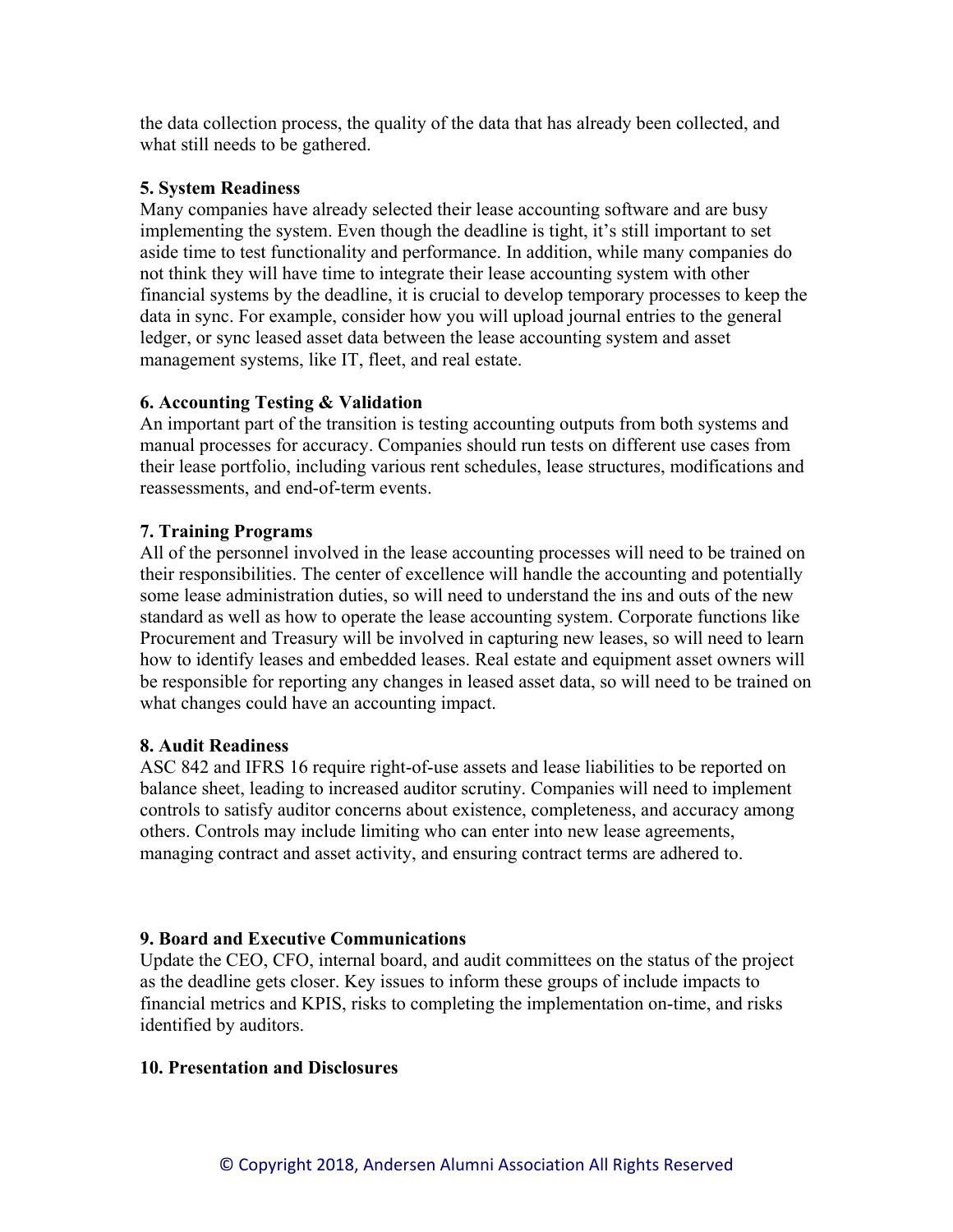Organizations need to identify the presentation and disclosure requirements of the new standards. These include qualitative and quantitative disclosures in addition to the rightof-use assets and lease liabilities on the balance sheet. There are also disclosures required prior to the effective date, like the SAB 74 disclosures and MD&A.

Download the complete 90 day checklist here: https://explore.leaseaccelerator.com/leaseaccounting-90-day-checklist/

#### **About LeaseAccelerator**

LeaseAccelerator offers the market-leading SaaS solution for Enterprise Lease Accounting, enabling compliance with the current and new FASB and IFRS standards. Using LeaseAccelerator's proprietary Global Lease Accounting Engine, customers can apply the new standards to all categories of leases including real estate, fleet, IT and other equipment at an asset-level. On average, LeaseAccelerator's Lease Sourcing and Management applications generate savings of 17 percent on equipment leasing costs with smarter procurement and end-of-term management. Learn more at http://www.leaseaccelerator.com/.

## **Best Intentions**

**By John Blumberg**, *Andersen Alumnus and author of Return On Integrity (www.BlumbergROI.com)* 

In the not so distant past, phones were solely an audio tool. Today, not so much … as they've evolved into much more of a visual device. And when used in the right place, at the right time for the right reason … they can be a valuable asset. Yet, that same phone can be very costly when it becomes an appendage of unconscious, bad or simply routine habits.

At a minimum, it can be distracting. At worst, it can be destructive … to our productivity, our relationships, and ultimately to the trajectory of our journey. That's what happens when a tool becomes the focal point. Random becomes the routine. And the routine becomes an addiction.

I'm sure most of us have experienced glimpses of this when we randomly pull our phone from our pocket and aimlessly dive into one, two or a few apps. I know I have … more times than I want to admit. If you haven't, just look around in any crowd and you will see what I mean. When the tool becomes the focal point, it comes with a cost.

#### **The same is true of our behaviors, wants and needs.**

Behaviors, wants and needs, in so many ways, are just tools. Yet, for many, they have become the focal point. One definition for "focal point" is *the central or principal point of focus.* This focal point is the object of your attention.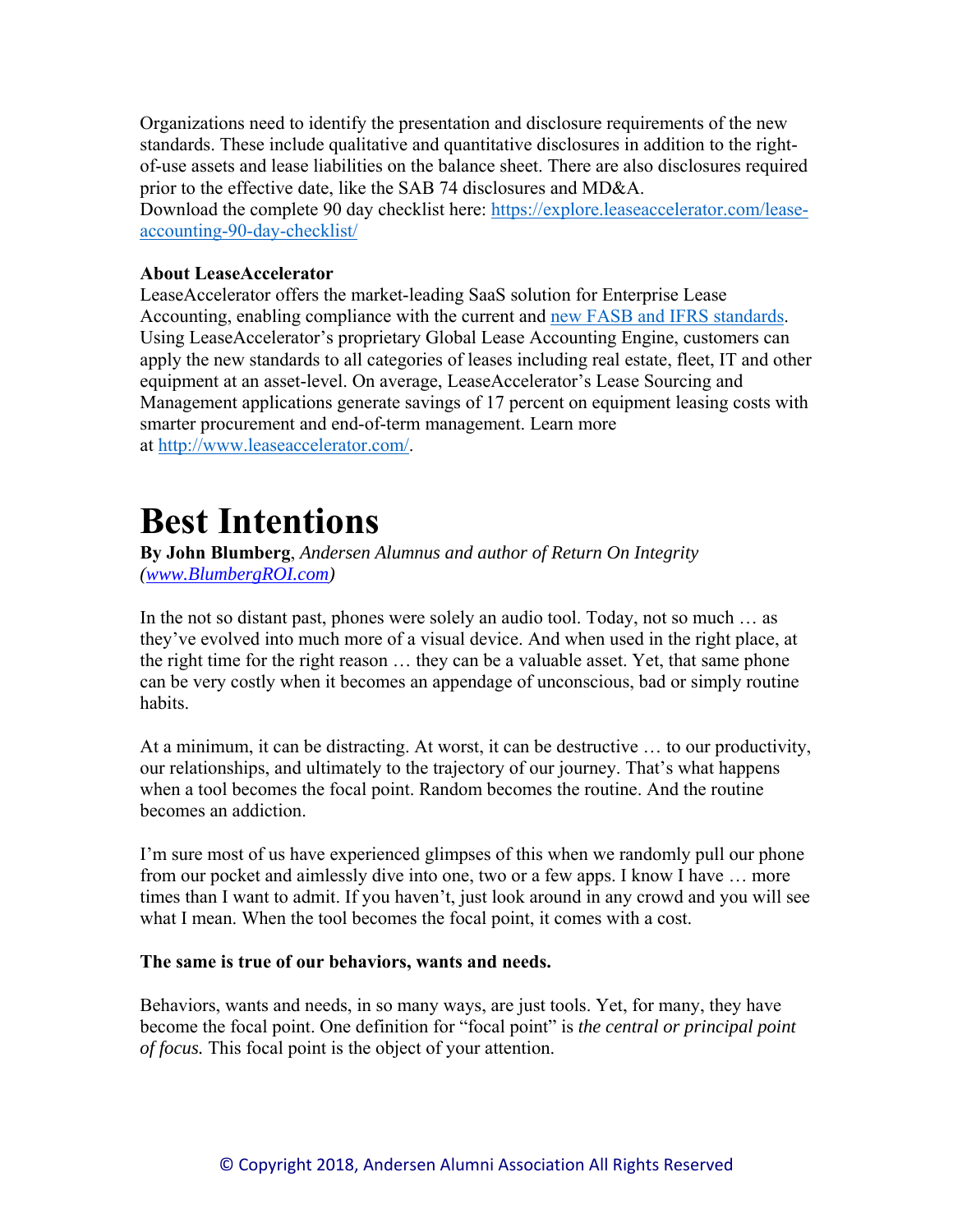As I delved deeper into my work on core values, I had no idea what a roadblock our focus on needs, wants and behaviors would be in understanding and embracing core values. It's not that they aren't important … it's the undue importance that we have come to put on them that can get in the way.

Paying attention can be a great thing unless it's void of an intention from your core. Unintended attention can lead to a lot of useless activity … like randomly checking your cell phone! And it can lead to a lot worse when it comes to our behaviors, wants and needs.

#### **Attention without the right intention leads to core tension.**

In our fast-paced world, we seem to give a lot of attention to behaviors, wants and needs. Just take a sampling of corporate training programs or self-help books. At the same time, most don't give near the same attention to their core values. While totally understandable, this combination eventually dilutes any sense of real intention. Behaviors, wants and needs are tangible and visual … and therefore a little closer to our comfort zone. Yet, much like checking our cell phones, they can become quite random. Band-aid solutions in many cases.

In fact, so much attention has been given to behaviors, wants and needs, that many a list of personal and organizational core values are simply words or phrases reflecting valued behaviors, wants and needs. *Not actually core values.* Behaviors, wants and needs should reflect our core values. Not vice versa. It's a little tricky and very fluid.

#### **So, the direction of the flow matters!**

Intention, grounded in a set of core values, fuels a more valuable sense of attention … and in-turn you get a whole different level of value from your needs, wants and behaviors. When the flow is moving in the wrong direction … that is behaviors, wants and needs unintentionally defining core values rather than core values fueling needs, wants and behaviors … you end-up experiencing an unhealthy tension at your core.

Yet, when your core values are the fabric of your intention, you create a healthy tension amongst your needs, wants and behaviors. And, who knows, it could even help you use your cell phone in the right place, at the right time for the right reason!

#### **There is no telling what kind of value that could bring our world!!**

It might be worth spending a little front porch time looking at your core values. Are they really core values … or just a reflection of behaviors, wants and needs that you value? In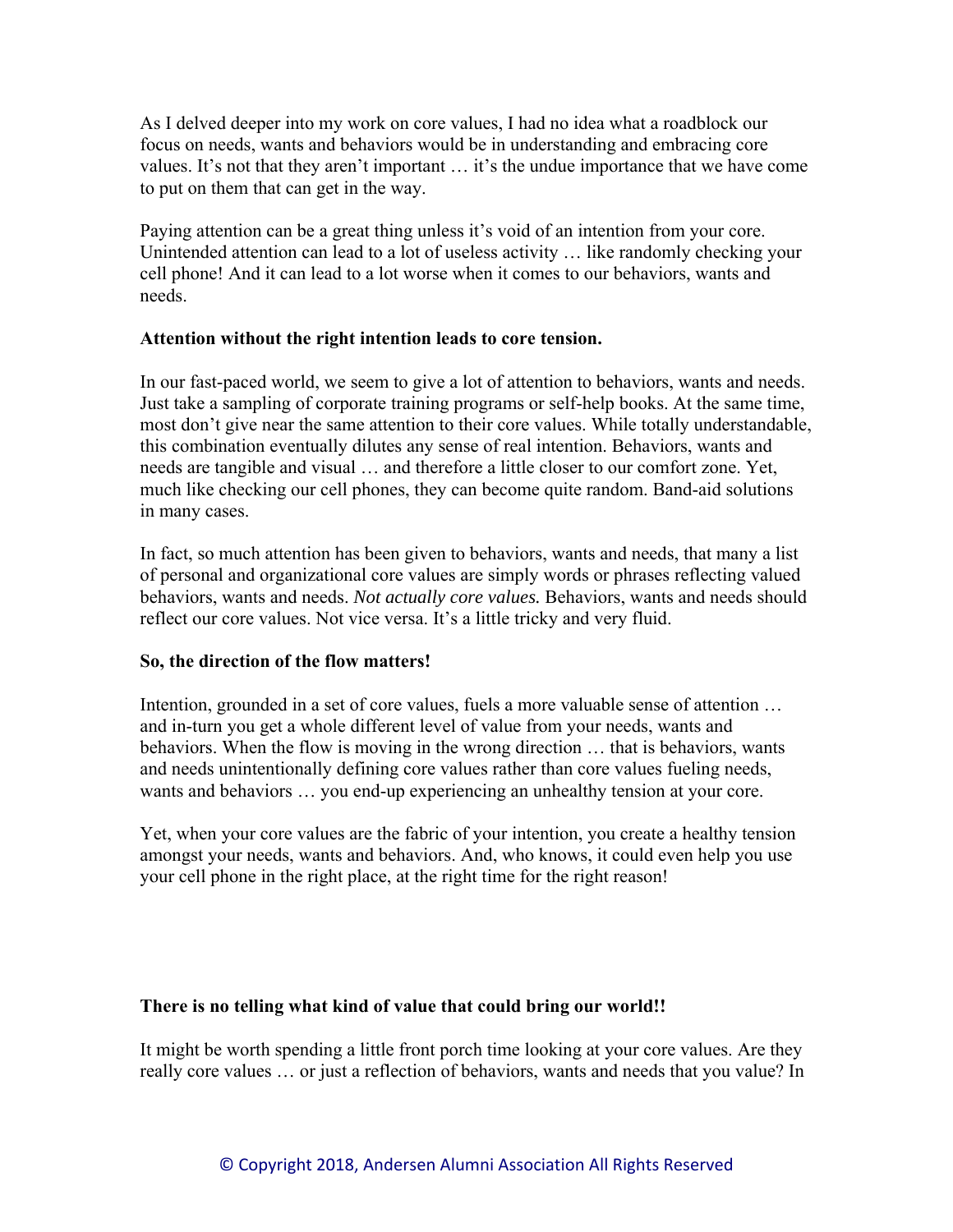building a return on integrity, we are not looking for *what we value* … we are looking for *what are our values.* It is a lot more than just a play on words.

As always, I'd love to hear your thoughts below!

John G. Blumberg is an Andersen Alumni, a national speaker and author of several books including his just released book, *Return On Integrity: The New Definition of ROI and Why Leaders Need to Know I*t. It is available on Amazon and at major bookstores. You can connect with John at http://www.blumbergroi.com/connect

## **Four Key Questions that CFO's should be asking their IT department heads**

**By Smart 3rd Party**, *a friend to Andersen Alumni* 

The 2019 budgeting season is officially upon us. With the ever-changing IT landscape and the increased scrutiny of IT spending, how will you optimize your IT budget? First, think low hanging fruit. First assess the key components of your infrastructure, such as the support and maintenance of IT hardware (server, storage, and networking devices), where 15% - 25% of enterprise IT budgets are consumed.

Original Equipment Manufacturers ("OEMs"), such as IBM, Cisco, Dell EMC etc., provide quality support, but for only a finite period of time. Built in obsolesce, product upgrades, and increasing post warranty maintenance costs drive the OEMs' business model.

Tightening budgets and increase pricing for OEM support open doors for Third-Party Maintenance providers, or TPMs. TPMs offer flexible, customizable contracts, averaging 60% savings off OEM support prices, and in some cases, up to 95% off, according to a recent Gartner study.

Four Key Questions that CFO's should be asking their IT department heads when aiming to optimize IT operating costs:

- 1) What is the actual useful life of our IT Hardware assets and when is our next upgrade?
- 2) What is our annual maintenance cost of IT Hardware vs. the number of annual service calls?
- 3) When was the last time to Maintenance Audit was performed?
- 4) What percentage of your annual maintenance spending is with OEM's vs. TPMs?

About Us: Smart 3rd Party is a Pure-Play, Third-Party Maintenance provider focusing strictly on supporting clients' infrastructure and providing a high-quality service experience at a competitive price. Using a Maintenance Cost Audit, S3P can determine where inefficient spending exists and how to leverage both OEM and Third-Party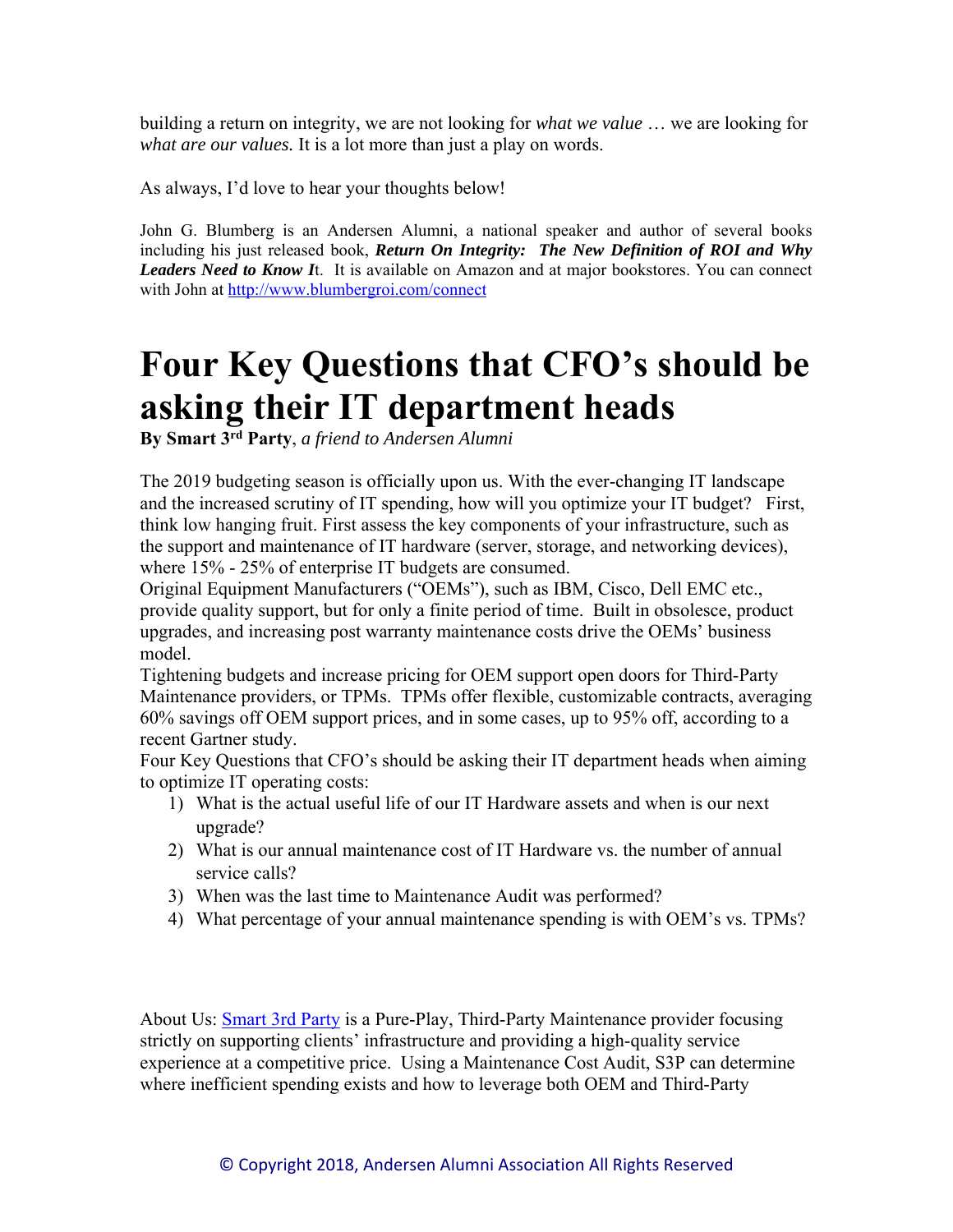Maintenance in a blended, hybrid-IT solution, tailored to your environment. For more information please contact kpeck@smart3rdparty.com

# **Are You Finding that No One is Listening to You on LinkedIn?**

**By Wayne Breitbarth,** *Andersen Alumnus and CEO-Power Formula LLC (Author of "The Power Formula for LinkedIn Success: Kick-Start Your Business, Brand and Job Search')* 

*"Lately I seem to have a much lower level of engagement (views, likes, comments or shares) on the articles I'm writing and the things I'm posting on LinkedIn."*



I hear this frequently from my consulting clients as well as people in my LinkedIn network. They want to know why this is happening and how they can get back to "the good old days."

First, more people are writing and sharing than ever before on LinkedIn, so the news feed is getting more crowded. Secondly, because LinkedIn has set up an algorithm to decide what information

goes into people's feeds, not everything you share goes into every one of your connections' feeds. Check out this article to get more details about how the algorithm works.

Because fewer people are receiving your articles and status updates, it's more important than ever to share the type of information your network is most likely to find useful and thus share, like or comment on—or, better yet, directly engage with you.

Because I understand that might be easier said than done, here are some ideas and resources that have worked for me and my clients and may help you, too, get the amount of engagement you got "back in the day."

#### **Strategies to increase engagement with your LinkedIn posts**

In addition to the suggestions below, feel free to check out LinkedIn's helpful guide *Sharing Content on LinkedIn–Best Practices*.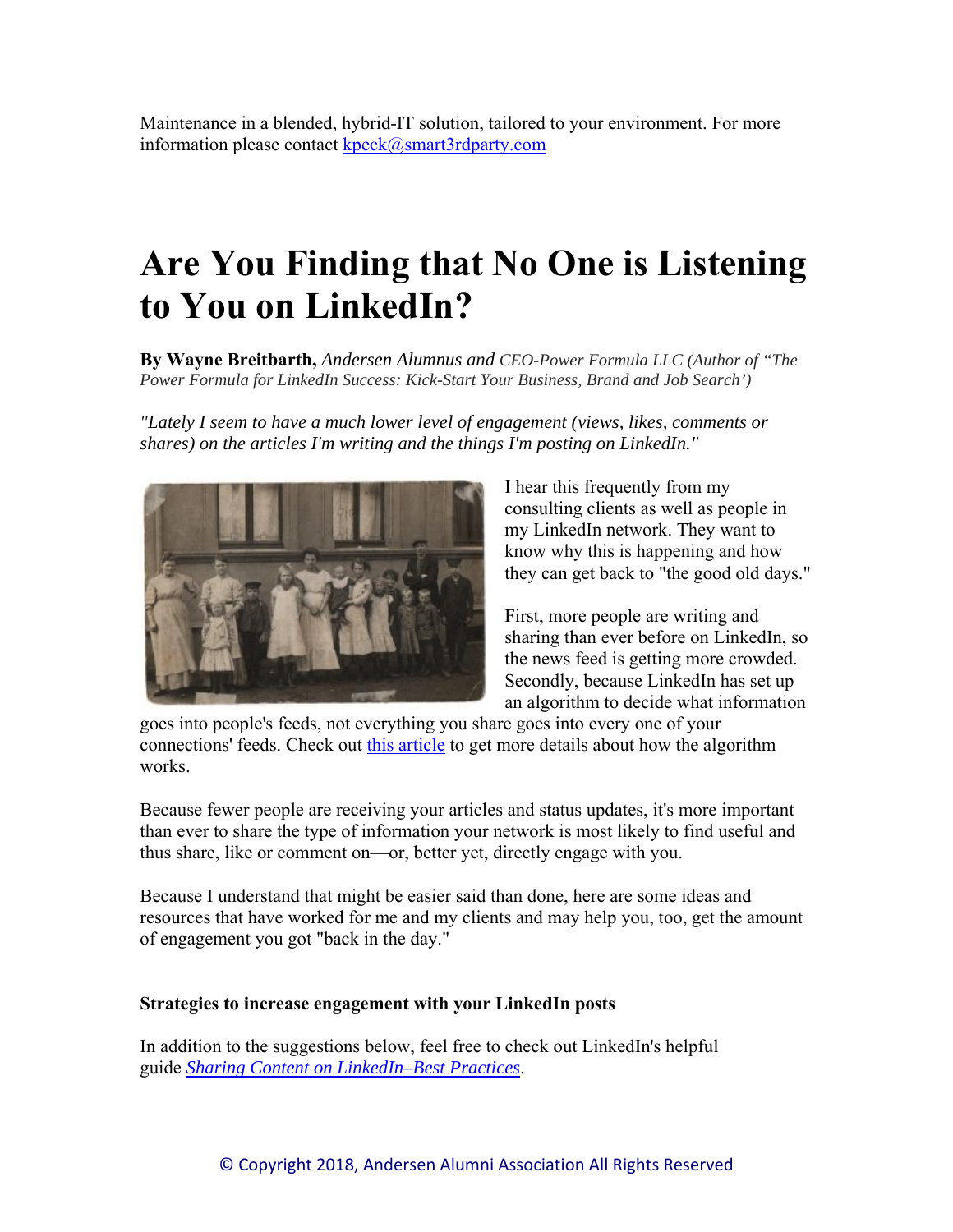**Make sure your content is relevant and interesting to your target audience.** The topics or questions you've discussed with your clients and professional associates this week are probably on the minds of your network as well. Therefore, this is the type of helpful information you should be sharing. Personally, this is how I choose the topics for my weekly LinkedIn email and blog.



**Be sure your post is visually interesting and appealing.** When you share something on LinkedIn, make sure you post an image—or if you're

sharing a link, be sure the visual that is populated from the web page is interesting. Also, LinkedIn seems to be giving feed algorithm preference to video right now; so sharing any form of video will typically result in higher engagement than simple text.



**Take advantage of hashtags.** Hashtags are like a filing system for all content shared on LinkedIn. Thus, if you don't include them, your content may not be included in the mix. Be sure to include several relevant keyword hashtags at the end of your comments or weave a few into the comments themselves. LinkedIn will also suggest hashtags you could select that may apply to the topic of your post.

You can find more details about the use of hashtags here.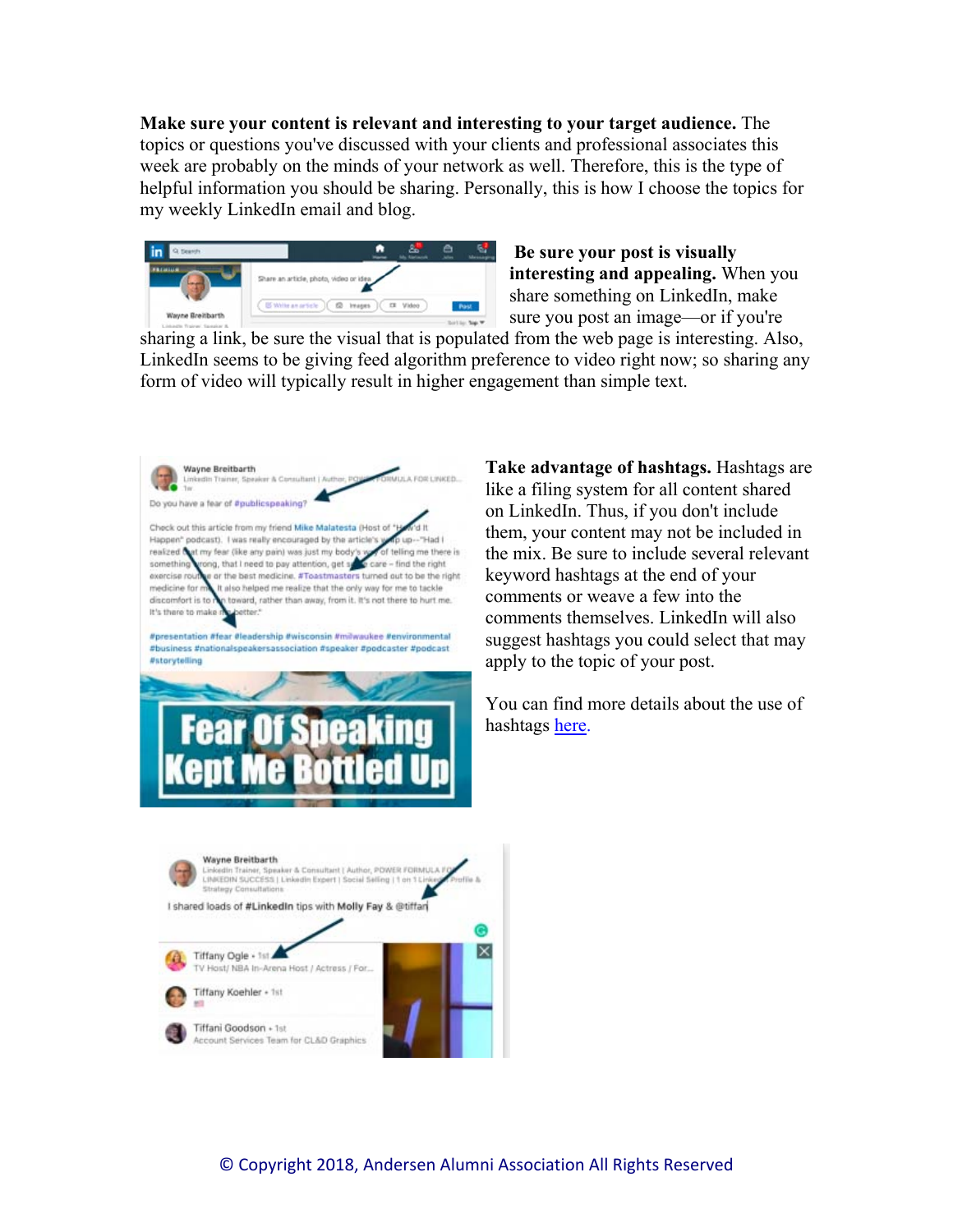

**Draw individuals to the post by mentioning them.** LinkedIn now allows you to tag or mention (using the " $@$ " operator) individuals or companies that may be mentioned in the article or video you're sharing or that you want to be sure see your post. Because the individual or company is notified when you use the Mentions feature, they may be inclined to engage with your post.

You can get more information on the specifics of LinkedIn's Mentions feature by clicking here.

**Respond to their engagement when it is your turn to do so.** If you get notified that

someone commented on or shared your posts, be sure to "like" their comment or share and thank them for doing so. Don't just type "Thanks for sharing, Wayne" but use the Mentions feature, and grab their name as part of the thank you by adding the " $\hat{a}$ " sign ahead of their name. Then when their name shows up on the drop-down list, click it, and LinkedIn will populate their name in the comment. In addition, that populated name is now a hyperlink to their profile, and they'll be notified that you mentioned them.

**Ask a question or elicit an opinion.** That sounds pretty simple, but I've found that if you ask people their opinion on something you've shared, you'll get responses from some of the people in your audience.

**Sharing is caring.** If the information you are sharing is something that comes with a very high value at a low or no cost (e.g., a free webinar, download, etc.), then why not simply ask readers to hit the Share button and share it with their network—and don't be surprised when they do.

Implement these strategies and watch engagement with your posts increase—and hopefully it will result in lots of calls, meetings, and productive email exchanges like in the "good old days."

### **SPECIAL OFFER**

For more simple strategies to improve your LinkedIn ROI, along with a detailed critique of your profile, take advantage of my limited time offer: a one-hour, **one-on-one phone consultation** for just \$175 (50% off my regular fee).

I will share my computer screen with you during the call and send you a marked up copy of your profile prior to the call.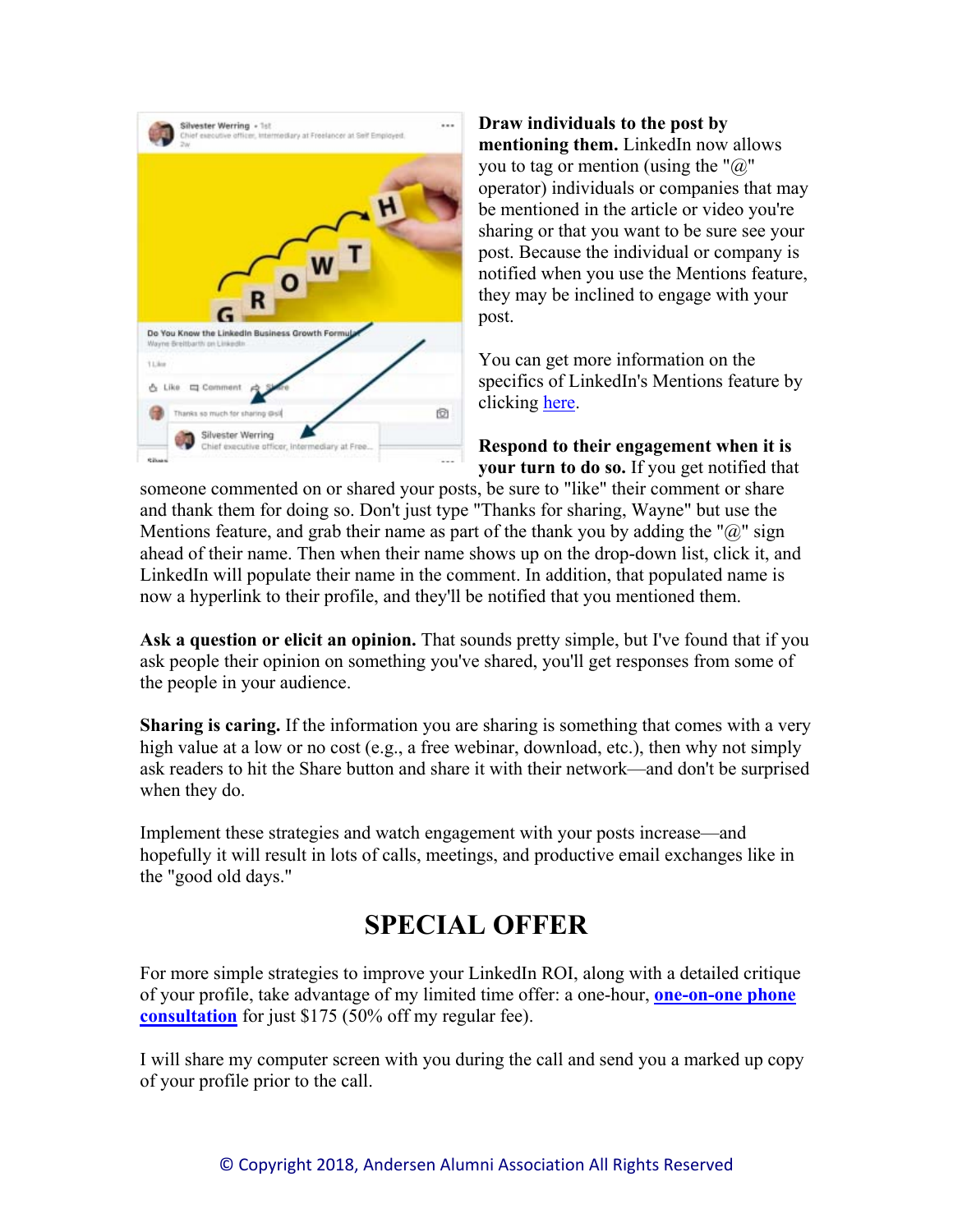# **When and Why Some Senior Leaders Should Stop Being Involved in Recruiting**

**By J. James O'Malley***, Former Andersen National Director of Experience Recruiting, Jim joined TalentRISE as a partner in 2012 to focus on clients' executive leadership challenges by leveraging his passions for executive search, on-demand recruiting, workforce planning and analytics and executive coaching. jimomalley@talentrise.com*

*Are your senior leaders to blame when you lose the competition to hire up-and-coming talent?* 

Recently, I've seen several great candidates self-select out of consideration for jobs at the eleventh hour after being interviewed by a firm's senior leader. While debriefing these candidates, what I hear are reasons such as: "the firm just doesn't seem to be the right fit for someone like me". In many circumstances, the translation is that the senior executive made a negative impression by offering up a dated, distorted or discouraging portrait of the firm and blew its chance to make a great hire.

That's why I've concludes that there is indeed an expiration date for when some should just stop being involved with recruitment. While that may break with tradition at many firms where a practice leader or partner still signs off on all final hiring decisions, we need to ask ourselves whether it's truly realistic to expect that these leaders, with 20-30+ years of experience under their belts, really know how to relate to younger recruits.

The problem is not necessarily numerical, but rather generational. In other words, age matters less than the partner's work experience and mindset. Those of us who started working at firms before email was common have had a whole different experience than the 20-somethings entering the workforce today. Some of us have succeeded in keeping up with changes, including technological ones -- but others haven't. Witness reports from Rex Tillerson's tenure as Secretary of State. Supposedly, he had his secretary printing out emails for him to read on planes while, in the meantime, a flurry of tweets by his boss were reverberating instantaneously.

There may be several ways in which your senior team is - inadvertently - sabotaging your recruiting efforts:

Asking questions that are illegal or inappropriate. Many still don't know much about, for example, the new laws regarding asking about a candidate's salary history

Talking too much about themselves and their career path in the firm - what we term the "Good Old Days Syndrome"

Assuming that the applicant aspires to be just like them

Revealing how out of touch they are with how the work gets done at the level of the applicant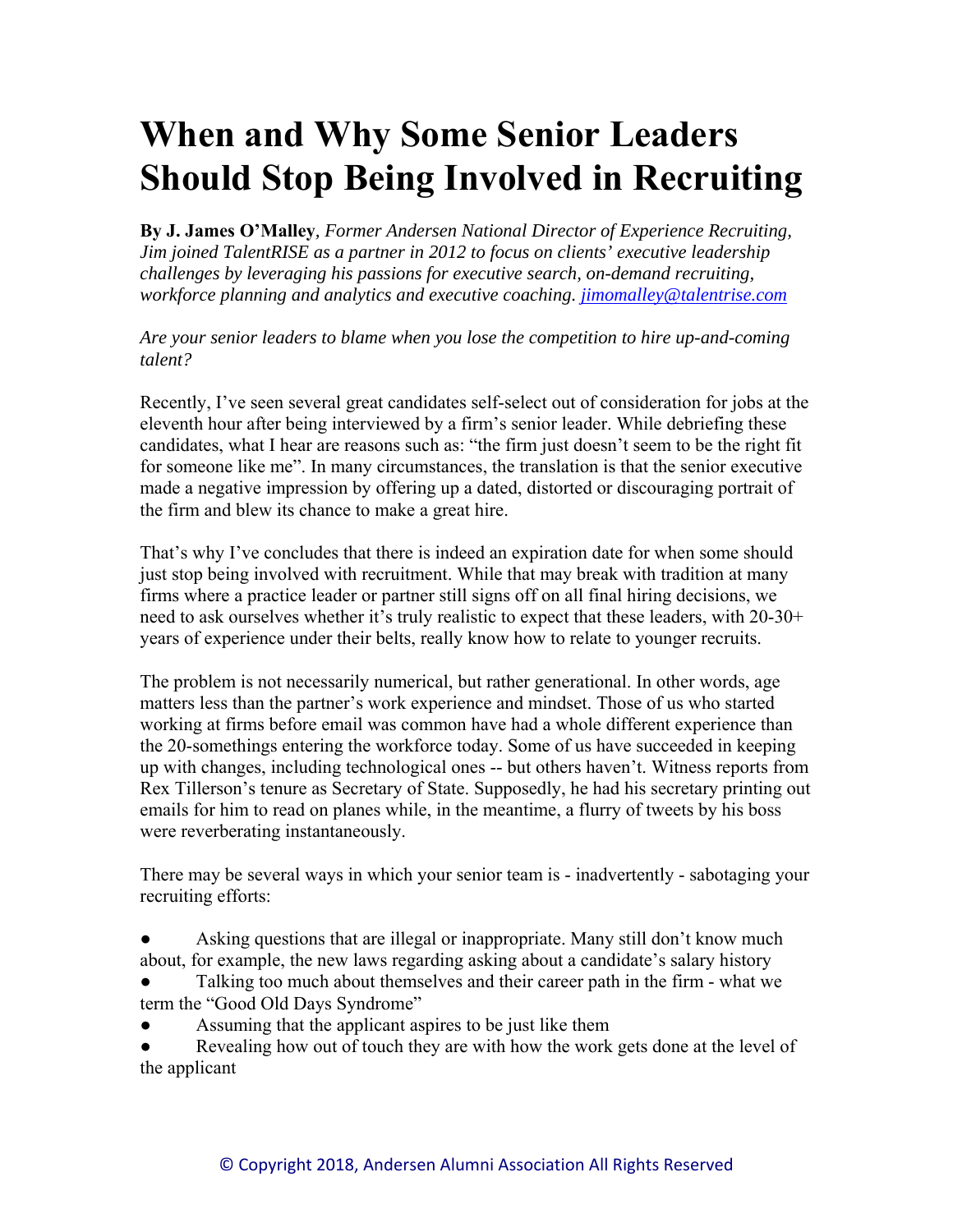- Seeming uninterested in the candidate in what essentially boils down to a "rubber" stamp interview".
- Appearing to have read the resume 5 minutes before the meeting

Asking intimidating questions. While it's important to know how someone will react under pressure, recognize that you're not initiating someone into boot camp

Being patronizing by, for example, underscoring an age/experience difference by talking about one's own children and their careers. No one wants to be patronized - they are there to snag a job

Showing up late. Keeping the candidate waiting. Ending the interview abruptly

I could certainly add a couple more bullet points to the list but, by now, you get the picture.

So, what if this is occurring at your firm? What should you do? First, you may want to share this article to anyone doing interviews at your firm. Second, invest some time in a "refresher" session for everyone doing interviews. Go through your hiring policies; brief them on the latest legal/regulatory pitfalls. Share a list of the best behavioral interview questions that work for your firm and the specific questions that help you evaluate candidates for specific positions. If your HR team can use a bit of outside muscle to convince senior leaders of the importance of getting interviewing "right" in today's environment, bring in an external consultant to deliver these messages.

## **Alumni Sponsors Wanted**

Andersen Alumni Association is proud not to charge annual alumni dues and relies rather on strategic sponsorship to fund operations. Given advances in technology and alumni mobility Andersen Alumni Association is seeking a few addition qualified sponsors for 2018. If you think your company may benefit from a strategic partnership with the Association, please email Admin@andersenalumni.com for more information.

# **ALUMNI BENEFITS:**

#### **\*NEW\* Mortgage – Wintrust Mortgage**

Andersen Alumni Association is excited to announce that we have partnered with Jennifer Sobocienski, *(alumnus from our Andersen Chicago office)* Senior Mortgage Consultant, NMLS 755995, and Wintrust Mortgage, the 11th largest bank-owned retail mortgage originator in the country with more than 200 lending offices across the United States, to offer our members a preferred lending partner and mortgage benefit. This program offers a dedicated team of mortgage professionals to serve our members and provides a \$500 Visa gift card after closing a residential loan with Jennifer at Wintrust Mortgage. For more information about the program and Jennifer's contact information visit www.wintrustmortgage.com/andersenalumni.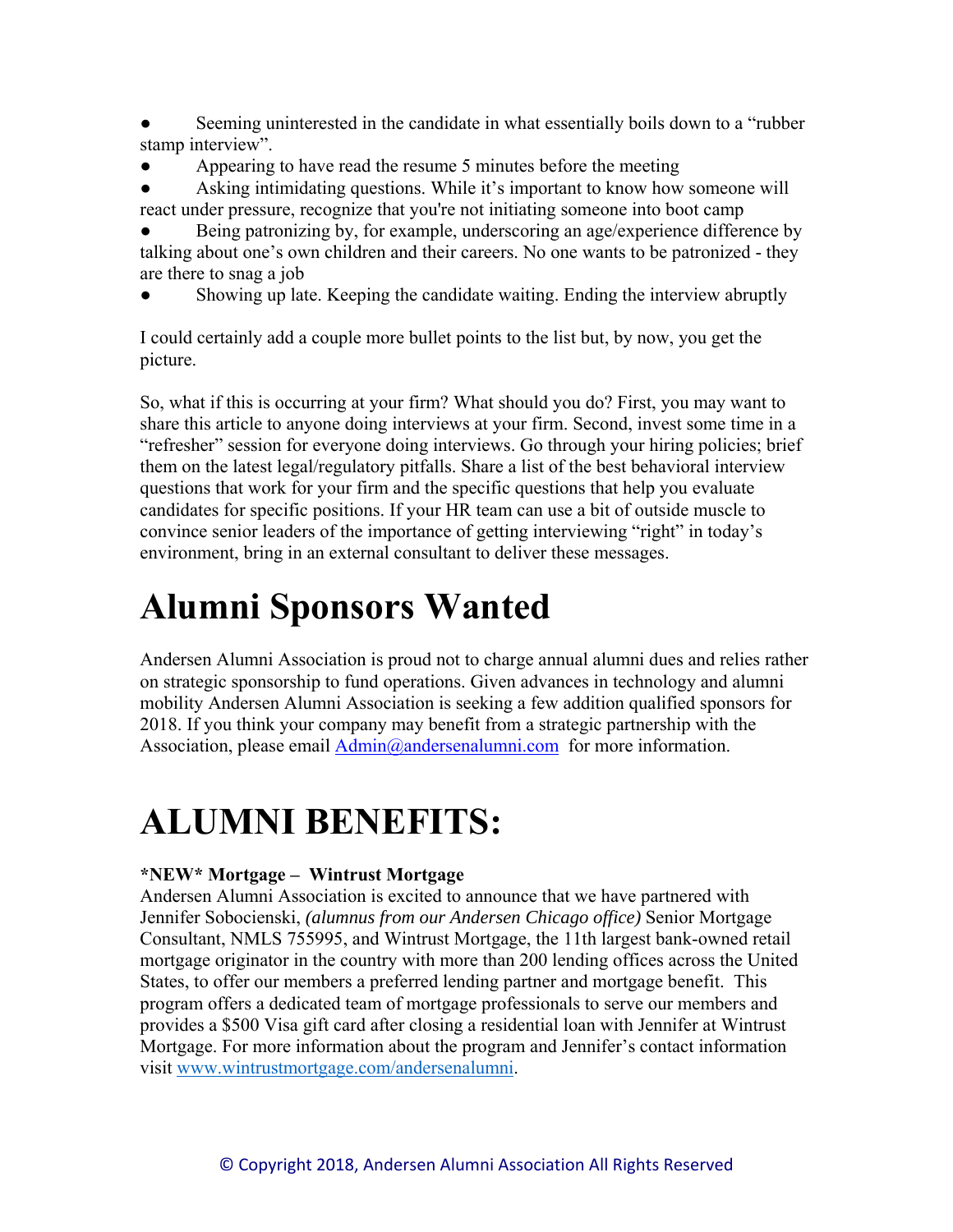#### **\*NEW\* Long Term Care – Insurance Coverage**

70% of Americans over 65 will need some form of long term care. And that care will be expensive. According to a recent survey, the cost for long term care can currently range from \$48,000 a year for home care to \$98,000 a year for a private room in a nursing home; and costs are increasing every day. Planning for these expenses with long term care insurance can help you maintain your lifestyle, protect your assets and savings, and give you the options necessary to receive care and services.

BPB Associates of Atlanta has been helping families like yours with their extended health care planning needs for 33 years and has negotiated special discount carrier pricing for Andersen Alumni members. Click here for more information: www.bpbassociates.com/andersenalumni/LTC

#### **International Travel – Medjet Assist**

Medjet provides reduced annual rates for its Air Medical Transfer membership program on a voluntary purchase basis to North American members affiliated with *Andersen Alumni Association*. Medjet provides single point coordination for the safety and protection of organizational clients and individuals/families as they travel for personal or business reasons - domestically and abroad. Zero cost beyond the membership fee for services coordinated by Medjet in medically transporting a member back to a home country hospital of their choice in time of need.

Medjet also offers an optional membership upgrade branded as Medjet Horizon that provides (among multiple membership benefits) a 24/7 Crisis Response Center for **Travel Security and Crisis Response** consultation and coordinated in-country services.

**Learn More/Enroll?** Persons from the U.S., Canada or Mexico can visit Medjet at **www.Medjet.com/Andersen** or call Medjet at 1.800.527.7478 or 1.205.595.6626. Reference Andersen Alumni if calling. Enroll prior to travel.

Reduced Medjet annual membership rates for persons from North America under age 75 start at \$250. Multi-year and short-term rates are also available. Rules and Regulations available online and provided with Member ID cards.